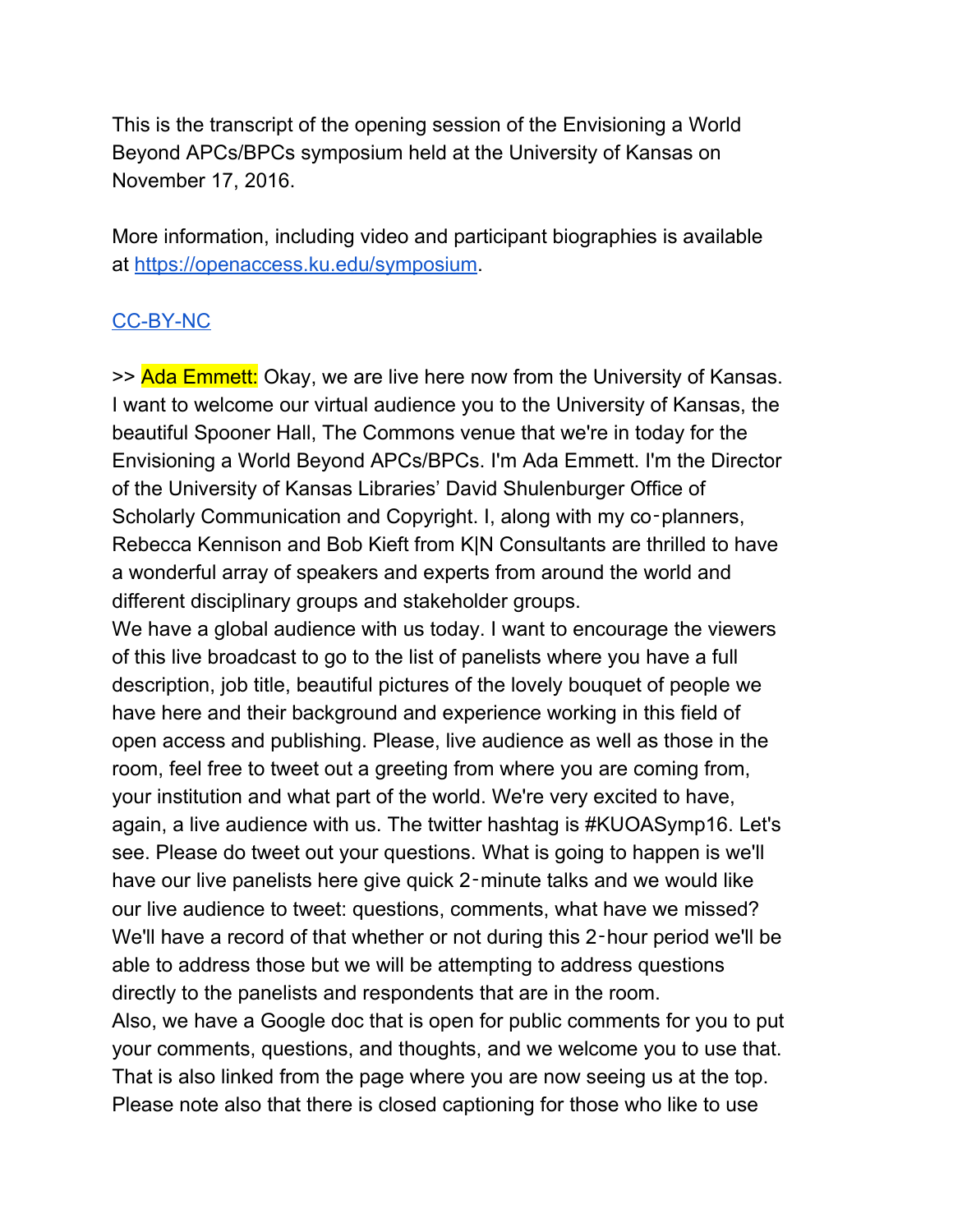that lower down on the page. I would now like to introduce to you the Dean of KU Libraries here at the University of Kansas, Kevin Smith, who will moderate the live stream session. He'll explain the goals of the session and the rest of the two hours, so Kevin.

>> Kevin Smith: Thank you, Ada. Good morning; at least it is morning here in Lawrence, Kansas. We're delighted that you are joining us. Welcome to this 2‑hour live broadcast of a symposium on open access publishing entitled, Envisioning a World Beyond APCs. As Ada said, I'm Kevin Smith, the Dean of Libraries here at the University of Kansas and I will be moderating this event that is taking place here on the KU campus. We are delighted to have folks from around the world joining us through the live broadcast. I hope you are listening and that you will participate using the Google doc and the Twitter hashtag. The purpose of this day and a half symposium is to consider the models that are available for achieving an expansive, inclusive, and balanced global ecosystem for open publishing. We have been privileged to assemble an international group of highly respected individuals from academia, publishing, librarians, and NGOs to engage in a dialogue around one of the most fundamental questions for the open access movement. To what extent can a global academic community create an open access publishing system that is without cost to authors or readers? If this is possible, how? If it's not possible, what are the barriers? This live stream broadcast which opens our symposium asks each of our 18 panelists to provide a *brief*, as Ada said, two minutes only; we're going to police that  $-$  a brief explanation of what they from their own particular experiences or perspective still need to know to answer this question. As part of this lightning round talk, we have asked each panelist to address some sub-questions: Given your focus or project, what do you not know about open access publishing that would help us to create the future we envision? What do our scholarly publishing communities still need to know or to do in order to develop this expansive open and balanced ecosystem for worldwide open access? After each panelist has spoken, we will take a short 2‑minute, we hope 2‑minute break, to allow for our cameras to be readjusted in order to broadcast the second hour of discussion. I will come back to the front to help moderate. We also have a distinguished group of respondents here at KU and we will ask them to make comments on what they have heard. This is also the chance for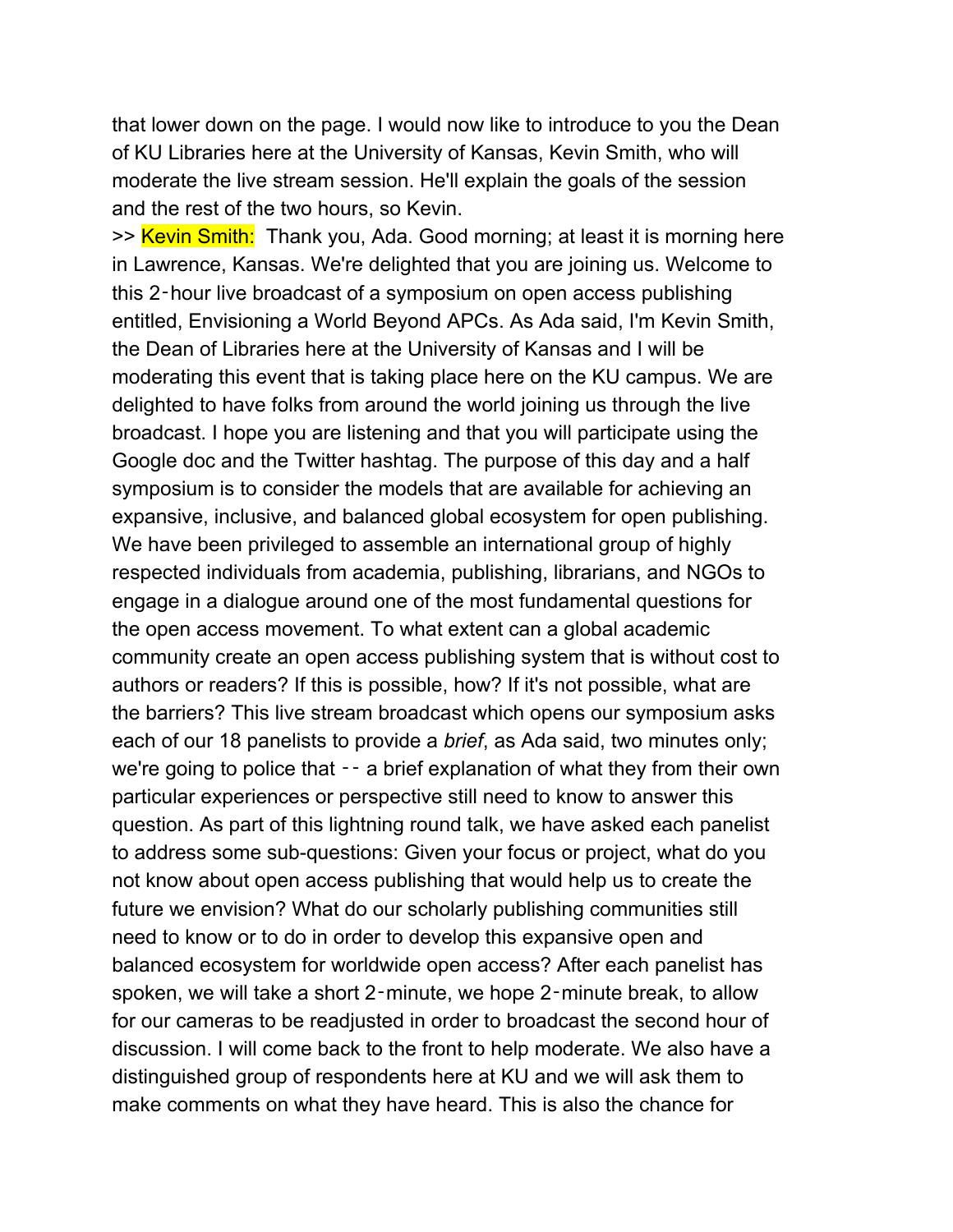those of you who are watching the live stream to participate by sending your comments or questions to our Twitter hashtag or by using the Google doc that is provided. The hashtag and a link to the Google doc should be on the web page that you're looking at right now. Our panelists, respondents and I hope our virtual participants will talk and think together as part of a collaborative problem solving endeavor that helps us to envision an open future for publishing that is accessible and just for all authors and readers. With that, I will invite our first speaker to the podium. Each speaker will introduce themselves. Juan.

>> Juan Pablo Alperin: Thank you, and thank you for the opportunity to be here. I'm Juan Pablo Alperin from Simon Fraser University and from the Public Knowledge Project. I think we all agree we would like a world in which all of the content that is published in academic journals is published in a way that is accessible to everyone. A world in which there are barriers to access and knowledge is problematic. But a world that provides that access through article processing charges does so by changing the problem of exclusion from problem of access to access to read to a problem of access to write. In particular for parts of the world, that have less resources available to them and from institutions and from people working from fields in which there are not abundant resources to pay article charges. And so that world in which we have, we lose the access to be able to contribute and participate in scholarship is in some ways even more problematic than the world in which we might be able to gain that access through some other means, through green open access or through accessing through friends and family and through other ways that people from developing countries have managed to gain access to the work; a world in which they can't participate to write is even worse than a world in which they cannot access to read. So, surely, people say, that waivers can solve this problem. But I like to say that Latin America definitely does not need the charity. Latin‑America, in fact, is already providing more to the world -- 30 seconds -- already providing more to the world by making all of its content that they publish freely available to the rest of the world. And so this is the worst deal ever, in the words of your president elect. This is a deal that in which South America loses bigly, okay? We need to take back ownership of our publications. I think the world in which how we solve this problem is by having scholarly publishing come back to being scholar-led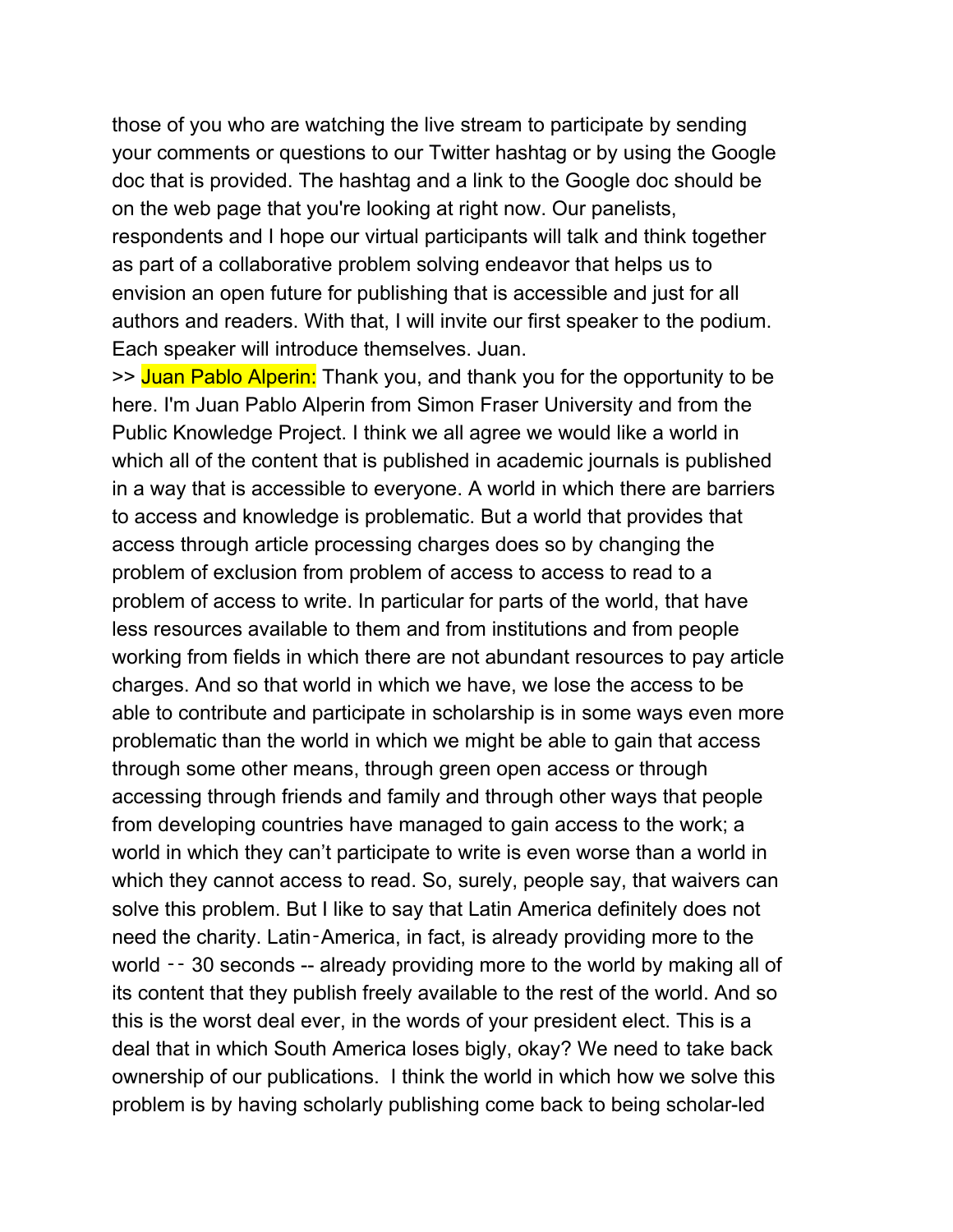and scholar-owned. I think we can take some lessons from the platform cooperativism movement in which those benefits that the online platforms give us come back to the community of stakeholders. Thank you. >> Ivy Anderson: Good morning. I'm Ivy Anderson from the California Digital Library. First of all, I know the topic of our symposium is also intended to cover books as well as journals but I'll speak about journals and probably about APCs which is something that I have been studying a little bit more of late. So I would like to start with a few things that we do know. We know that authors at our institutions - and by that I mean primarily Western, North American, and European institutions; when I say "our", recognizing the culture that I do come from - are largely publishing in mainstream journals that -- mainstream journals that dominate Western publishing and they have not abandoned those journals in large numbers. Open access ranks quite low in author priorities. In fact, as Carol Tenopir put it in the University of California "Pay It Forward" study, reputation building, within a discipline, is by far the most important priority for academic authors. And so, as a result of that, we know that despite a long period of advocacy, gold OA or as I like to call it direct OA is still quite slow in terms of uptake and needs quite a bit of encouragement. So I think the two big gap questions for those of us who want to take back academic journal publishing or to reconstruct journal publishing in a radical new way, are: if we build it, will they come? And/or put differently, what are the conditions that we need to put in place to enable and encourage our scholars to make this transition. And I have much more to say but I guess I will stop there because I'm close to the end of time. I do want to say that with respect to other stakeholders such as societies, we talk -- we often talk about publishers in a very monolithic way and there is much more that we could do to engage with societies about what it would take for societies to transition their journals. I think transitioning journals is one of the issues that we have to confront not just creating new journals but transitioning the existing publishing environment.

>> Arianna Becerril Garcia: Good morning. Arianna Becerril Garcia from Redalyc. Thank you very much for the invitation to be with you today. I'm speaking here on behalf of many stakeholders in open access in the Latin American region, like researchers, journal editors, and open access initiatives to let you go our concerns about what I call the next generation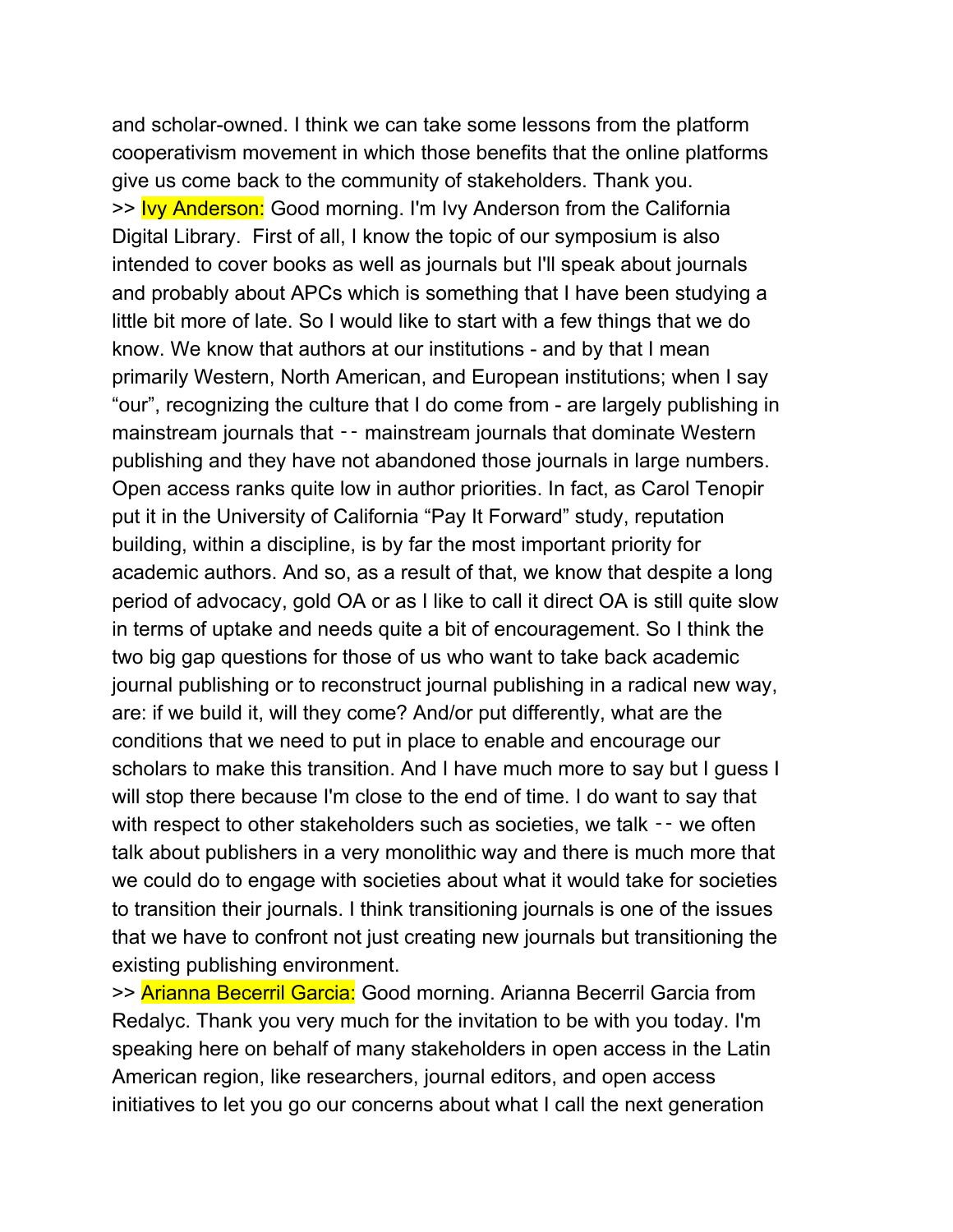of restrictions. Let me start by highlighting some key facts of the open access model in Latin America. First of all, science produced and published in Latin America has been always open access. Open access has been the natural way in which our scientific communications system works. Second, journals have been supported by universities and research institutions. The majority of them, about 90% of the total number, including the most prestigious journals, are published by public universities. I mean government funded. The third one; historically we have suffered from not having access to science published in the global north due to our lack of economic resources. The last; the tradition of scholarly publishing has not been outsourced to commercial publishers, nor supported by charging authors, ever. I would really like to understand how could the north has let some companies grow in such a way that universities can't control the scholarly publishing enterprise? I wonder if there is any publishing tradition inside the universities of the global north that could have been lost? In that case, could it be recovered? So if we really want to talk about commons, we cannot just change the restrictions from reading to publishing. We cannot just focus our discussions on how companies of the north will continue being profitable. The APC model brings a risk of widening the gap among researchers of different regions in a global scientific conversation, as well as the risk of breaking the open nature of the scientific communication system of Latin America.

>>Martin Eve: Hello, I'm Martin Eve; I'm a Professor of English at the University of London and I'm the CEO of the Open Library of Humanities, which is a collectively funded open access journal publisher with no open access APC charges. I've been asked to tell you what I don't know, and quite frankly, it could fill a library but we have only got a couple of minutes. So, I had a set of key questions that I wanted to put out there. First of those was, in removing APCs, how do we make sure that we keep the visibility of labor? There are things we want doing from publishers: typesetting, copyediting, proofreading, digital preservation, platform [indecipherable], et cetera. If you're not paying for these things directly as an author in a service model, how do we make sure that that labor is still valued and get those things that are important? Where have APCs come from is another thing I don't quite know. It has to do with transition from sales to service models but we're subsuming fixed and sum costs into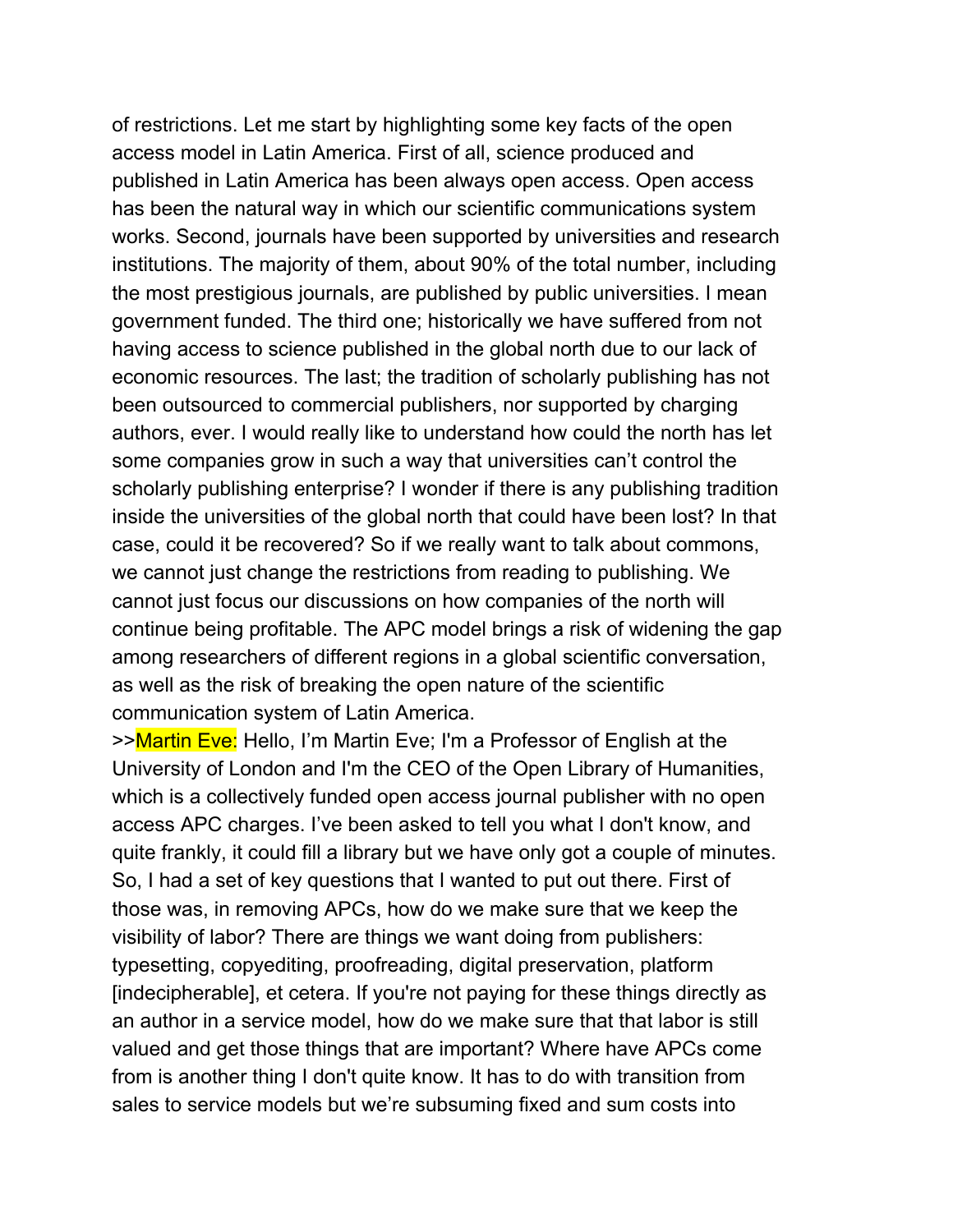marginal and unit costs and assuming that is the best way to proceed in recovering revenue streams. I also want to know, do nonclassical models have scalability limits? We have seen a lot of collaboratively funded enterprises and they work very well but they're not classically framed so you don't pay so that someone else can't have access. And how are those doing well out of APCs at the moment going to respond to what we're doing. Are we going to see aggression from big publishers who are actually managing to supplement their management streams in the present moment. Lastly I want to know how do non‑APC models work within market structures and government imperatives to create market structures? Is there things that we need to do to harmonize the models that we're creating with those structures and how do radical fiscal changes at the current moment affect the type of enterprise that we're trying to create for a better world with scholarly communications. Thank you very much. >> Kathleen Fitzpatrick: Hi, I'm Kathleen Fitzpatrick, of the Modern Language Association. I want to put aside the notion of open access publishing, per se, for a moment and instead focus on the underlying goal of that phrase: getting the knowledge that is produced by those in and around our colleges and universities into the broadest possible circulation where it can do the most good for society as a whole. Because oh my goodness does society as a whole need that knowledge right now. Lots of that work does circulate openly today but not in coordinated, discoverable, sustainable, or even entirely legal ways. So the question that we've been working on is whether we can build a scholarly society managed, researcher governed, not-for-profit, interdisciplinary platform for facilitating communication amongst researchers and between researchers and the world. A platform that might provide an alternative to venture capital funded for-profit platforms that have gotten a lot of use lately. Our test bed for exploring this question is Humanities Commons, a federated network of scholarly society sites that are linked by a common identity management system and connected to a shared repository. Humanities Commons will be open very soon - very soon - permitting anyone interested to create an account, to develop a professional profile, to deposit and share work, to participate in group discussions, and to create new publications. But there is a lot left to be done and to be figured out. We have to figure out, as has been said earlier, how to get and keep everyone, not just the open access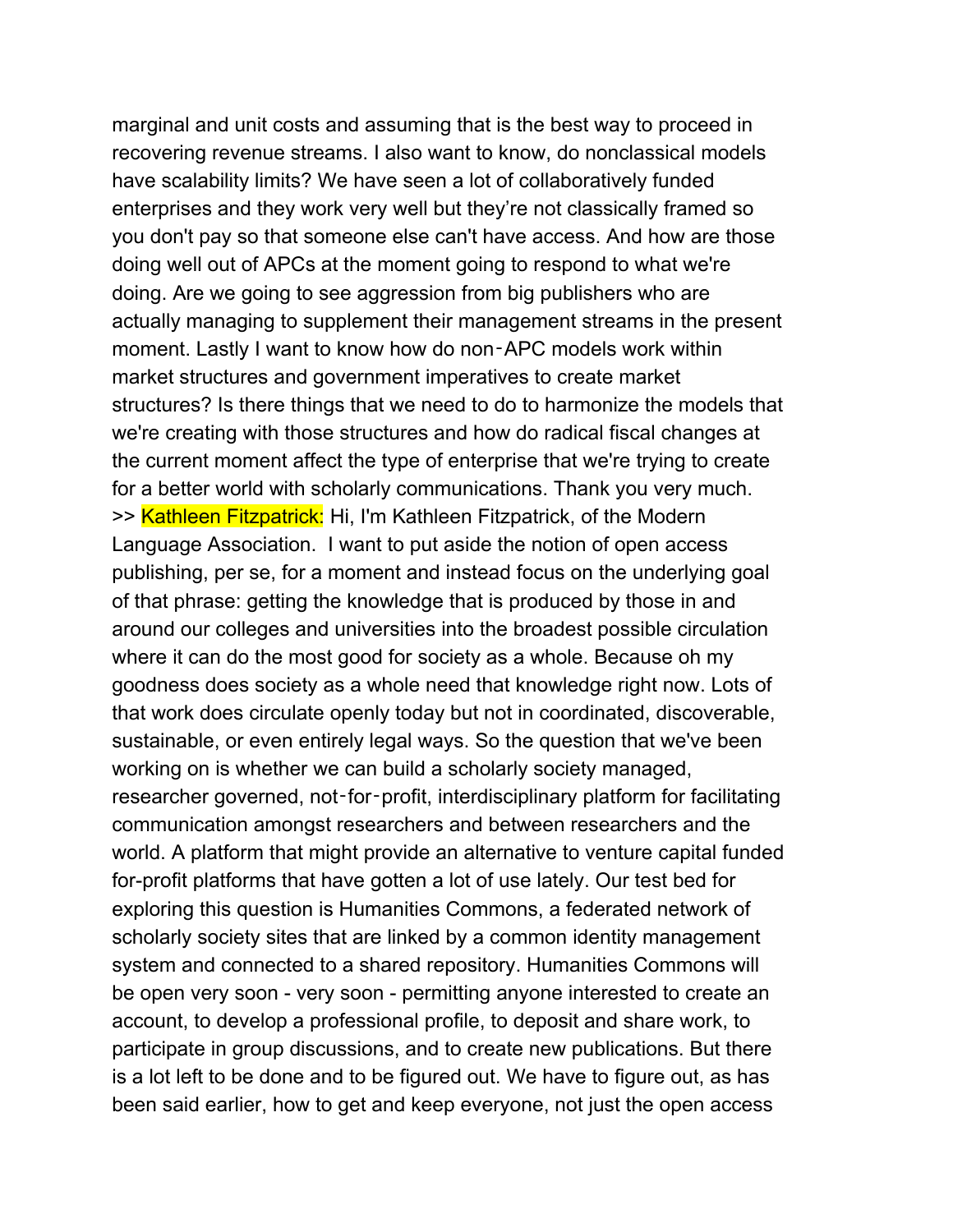aware tech savvy crowd, but scholars of very traditional types as well, involved in using this platform. We have to get institutions to recognize that this is where important work is being done and we have to get organizations: scholarly societies, libraries, foundations, and others, to be willing to support and sustain the platform on scholar's behalf. I'll leave it there. Thanks.

>> Jean-Claude Guedon: Good morning. My name is Jean-Claude Guedon. I come from Montreal, University of Montreal. My first point is that we have to know how to shape open access. Open access is fundamentally about communication among scientists, among scholars. It is not publishing. It is not a financial problem. It is a communication problem. Humanity deals with reality by having organized a very lovely system distributing intelligence based on communication. The priorities therefore are simple: fit everything else into that imperative of communication and not the reverse. We must think of the communication first. So in particular, let's not immediately start by saying how do we make this durable or as people prefer to say nowadays, sustainable. It is not a question of money that is first. Especially if you want to pay for something you don't know what you're paying for. You have got to know first what open access is about. It is communication. The problem of the open access system right now is simply based on the fact that the whole communication system is fitted into an evaluation system which itself is perverse. It is based on journals. We don't evaluate the work of people. We evaluate where they place their work  $-$  which is absurd. So, what we have to do is really establish a system of communication which is completely autonomous from the imperatives of journals, from the imperatives of the financing system. And I'll just finish with one thing. Sustainability is often asked of the communication system of scholars. Scientific research has never been sustainable. It has been subsidized for the last four centuries so why shouldn't communication among scientists not be subsidized as well?

>> Lorraine Haricombe: Good morning, I'm Lorraine Haricombe, University of Texas in Austin. I'm going to come from a voice from the global south. My home country, South Africa. Where I would like to use the backdrop of student protests there to decolonize and transform higher education institutions in South Africa as a powerful opportunity to reframe open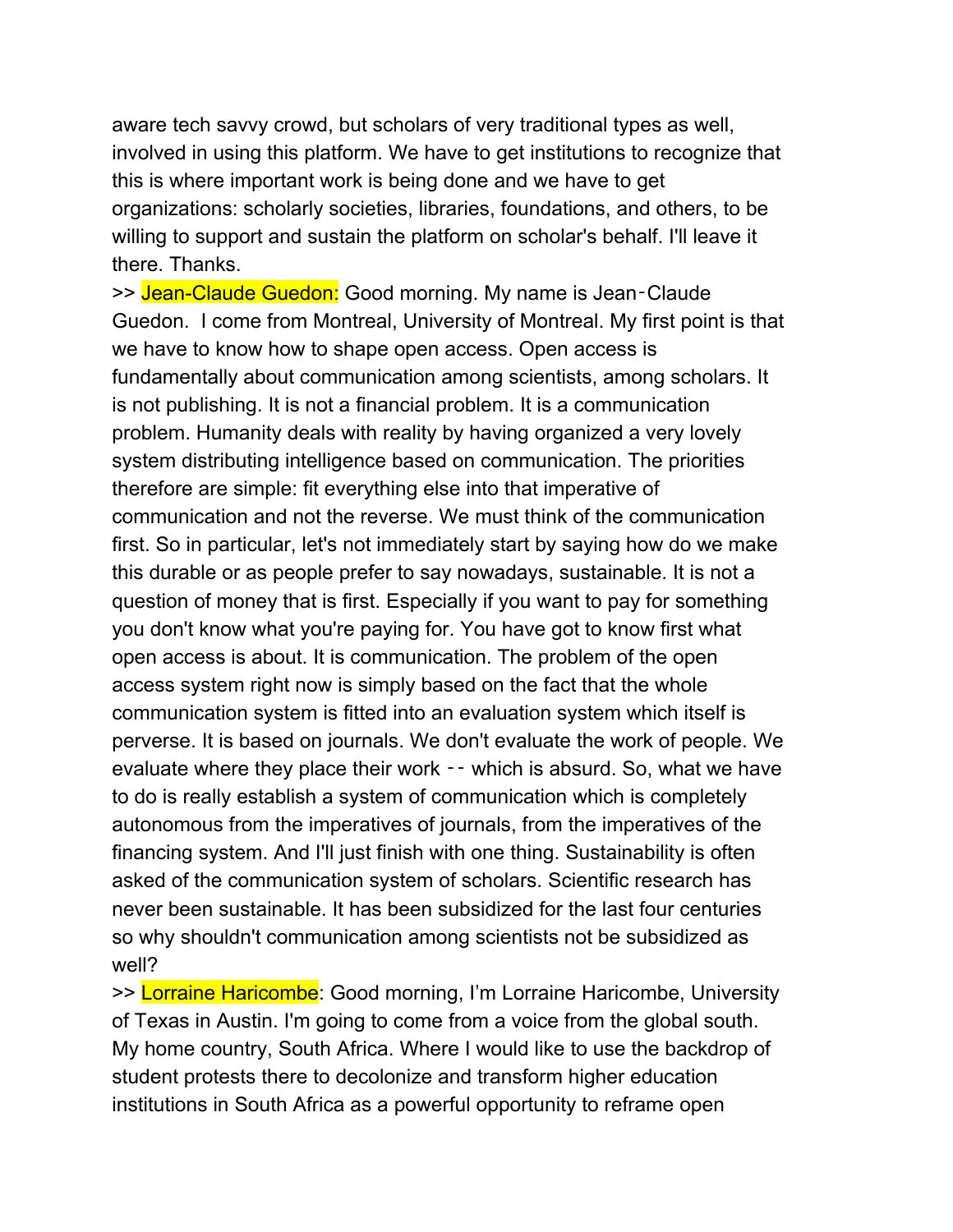access publishing as a strategy for social responsiveness that goes well beyond the African continent. Decolonization and transformation in higher education are key strategies and issues on the agenda of higher education in South Africa and form the foundation of open access policies, practices, and mandates there. Here are some of the issues just to be clear about what I mean when I talk about decolonization. The curricula is still dominated by dominating worldviews, e.g. Western, male, capitalist, heterosexual etc. and the content under-represents and under-values perspective and experiences of those who do not fit into the mainstream categories. The second issue: changing demographics in higher education, like here, in South Africa there has been a massive expansion of higher education across race and class over the last two decades and many of those students do not fit the profile of the mainstream, 18‑year‑old, middle class, white, University ready, high school graduate. This is happening in the U.S., too. The fundamental question is, what is the fitness of the current degree? Relevance to the real world for the global south is another issue. What they know is that open access removes one barrier from the end user to enable access to open content; what we also know is that APCs is hardly affordable to African researchers and therefore limit their access. Librarians and libraries have been at the forefront of advancing the open movement for a while now and some of the libraries in South Africa have taken on that role of publisher to help and to support decolonization of African scholarly literature. They have combined open green and gold access to provide economic institutions with the capacity to probe opportunities to decolonize the materials. I'll stop there. >> Neil Jacobs: Hi there, I'm Neil Jacobs, (Head of Scholarly Communications Support at Jisc in the UK). I'm speaking today in a personal capacity. We were asked to find a few things that we would find it helpful to know and I have several of those. Firstly, are we basically concerned to establish or perhaps re‑establish academic control over the means of scholarly production? Do we agree therefore that learned societies are one way to operate that academic control? They often do great public engagement work which is part of what we're interested in out of journal subscriptions and APC funds. Do we think that is an issue? I would like to ask what does the future of publishing look like? I would like to join up the conversation about beyond the APC with a conversation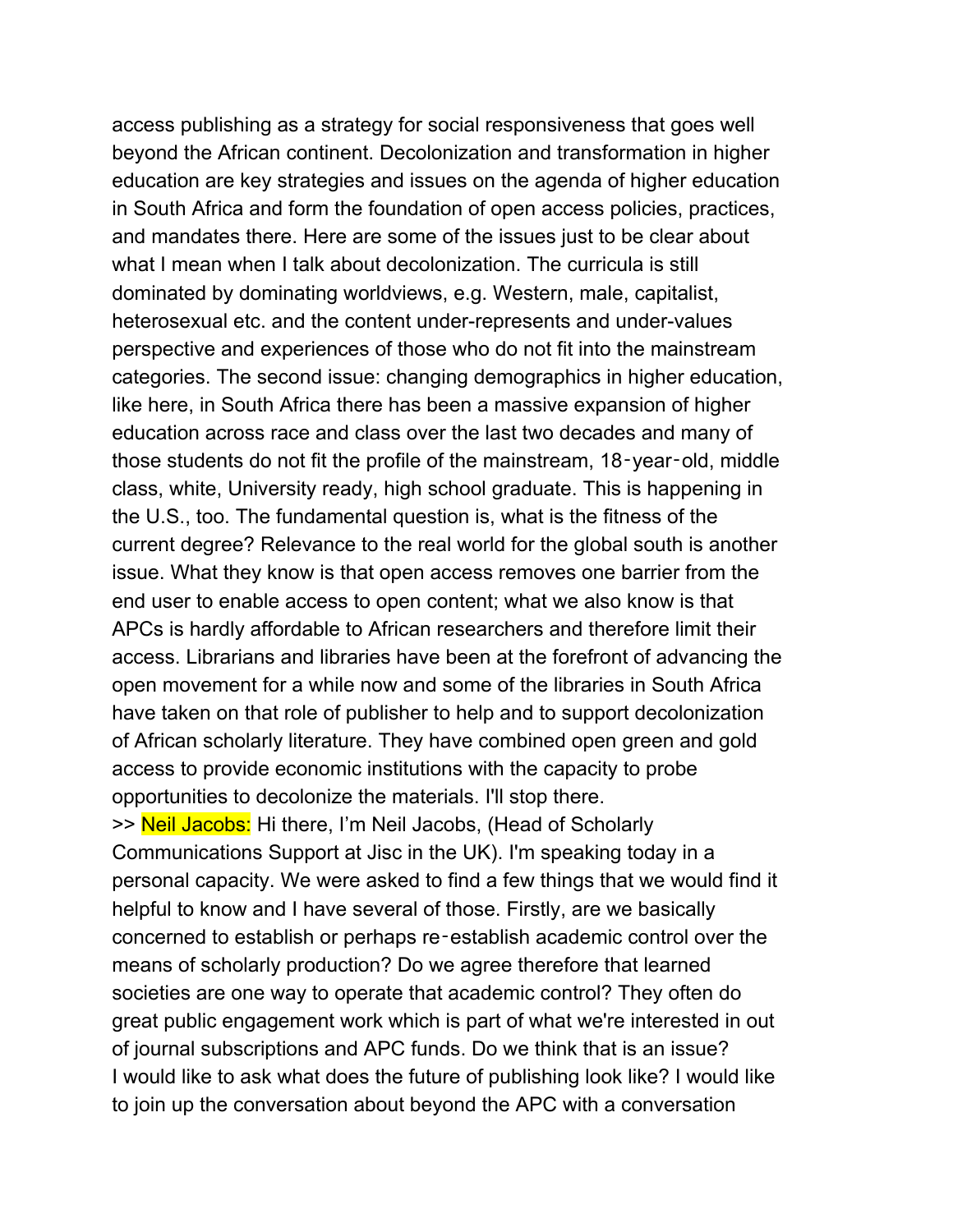about beyond the PDF so we can take a step forward in both ways. I would like to ask what open access publishing models work outside of the global north? I don't know that myself but people here do. What makes them work and what might break them? And I would like to ask in one possible future, in some disciplines and in some geographies we see researchers and institutes and libraries and funders taking a rather active roll in open access publishing, so what incentives would be needed to reward that sort of work and what other barriers prevent the academic research and information communities from working together to provide collective publishing services at scale? Thank you.

>> Heather Joseph: I'm Heather Joseph, the Executive Director of SPARC in Washington, DC. Most or all of us consider ourselves to be part of the open access movement. This truly has been from the start a social justice movement. A group of loosely organized individuals and organizations who have a well-articulated shared concern for changing a specific aspect of status quo. As a movement, we have been working to correct imbalances in the fundamental global system of how we share knowledge and to promote open and equitable access to information in order to serve the public good. As this movement has grown and progressed, it feels to me that it has become ever more critically important that we be able to individually and collectively answer the question, what does success mean to us as a movement? So often, we find ourselves focusing on our own specific individual aspect or interest of advancing open access which is great. That is fine. But I also think that now more than ever, we need to find ways to be more deliberate about picking our heads up and making sure that we're truly paying attention to how the work we're doing individually affects us collectively as a movement. This is particularly critical as we consider making decisions that have profound implications for either replacing or reinforcing economic iniquities in our global community. And so this is a gap that I would like us to think about filling as we work through the next day and a half of conversations together. What actions can we take to truly ensure that our individual efforts are mutually reinforcing our collective progress towards our shared goal of an open and equitable system of sharing knowledge and one that truly does have the public good at heart.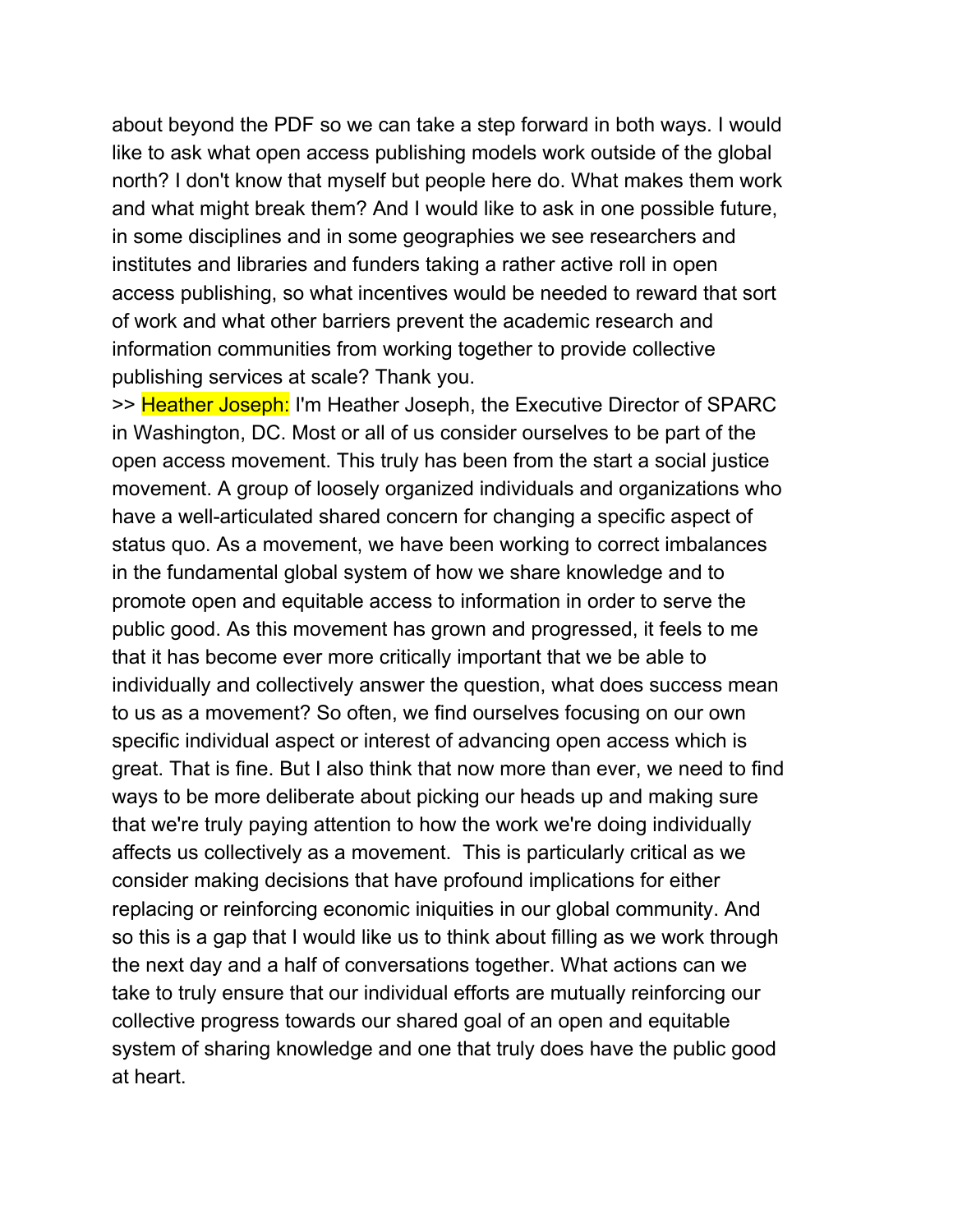>> Rebecca Kennison: I'm Rebecca Kennison (Principal of K|N Consultants and co‑founder of the Open Access Network). As I was thinking about what I would say in my two minutes I was playing with several ideas. What infrastructure would we need to have that is not currently in place? Is there a mixed method for achieving the goal of an expansive inclusive balanced world-wide open publishing ecosystem and if there is, who potentially loses out? How do universities and colleges need to change, including shifting tenure and promotion criteria and what new responsibilities should they take on? These are all important questions that I hope we'll begin to address during the rest of the symposium. I settled on the last one though and jotted down some ideas when I then stopped into the "Uniquely KU" shop at the Oread Hotel. The clerk, an undergrad at KU, asked what brought me to Lawrence and I explained I was here to talk about open access. I was all ready to explain what that meant but his eyes lit up and he replied with gusto: "That's awesome! We need to tear this whole system down and rebuild it from scratch." Nothing I was going to say in the few minutes was going to be anything nearly as radical as that, but inspired by that, that is now what I'm saying. What do we not know about OA publishing that we should? Just this: is the current system so broken that we need to do what that young clerk suggested? Do we need to start over? Let's imagine that we could do that. If we were to build a scholarly communication system from scratch what elements would we keep and what would we discard? I looked at the questions with which I started with this new lens. I realized that thinking about the system, not in terms of coopting - as I had been - but in terms of starting anew, as impossible as that might be in practice, allowed me, and I hope us: the participants here and the participants globally, to think about my questions quite differently. Building infrastructure, adopting mixed methods of paying for publishing, changing P & T criteria; all of these look quite different when you no longer think about coopting the system but rather about tearing this whole system down, rebuilding it from scratch. But that is the work we need to do, because let's face it: if we don't, that young clerk and his friends and his colleagues will.

>> Mary Rose Muccie: I'm Mary Rose Muccie from Temple University Press and Temple University Libraries and I'm going to talk about long form scholarship where the questions are legion. So when you talk about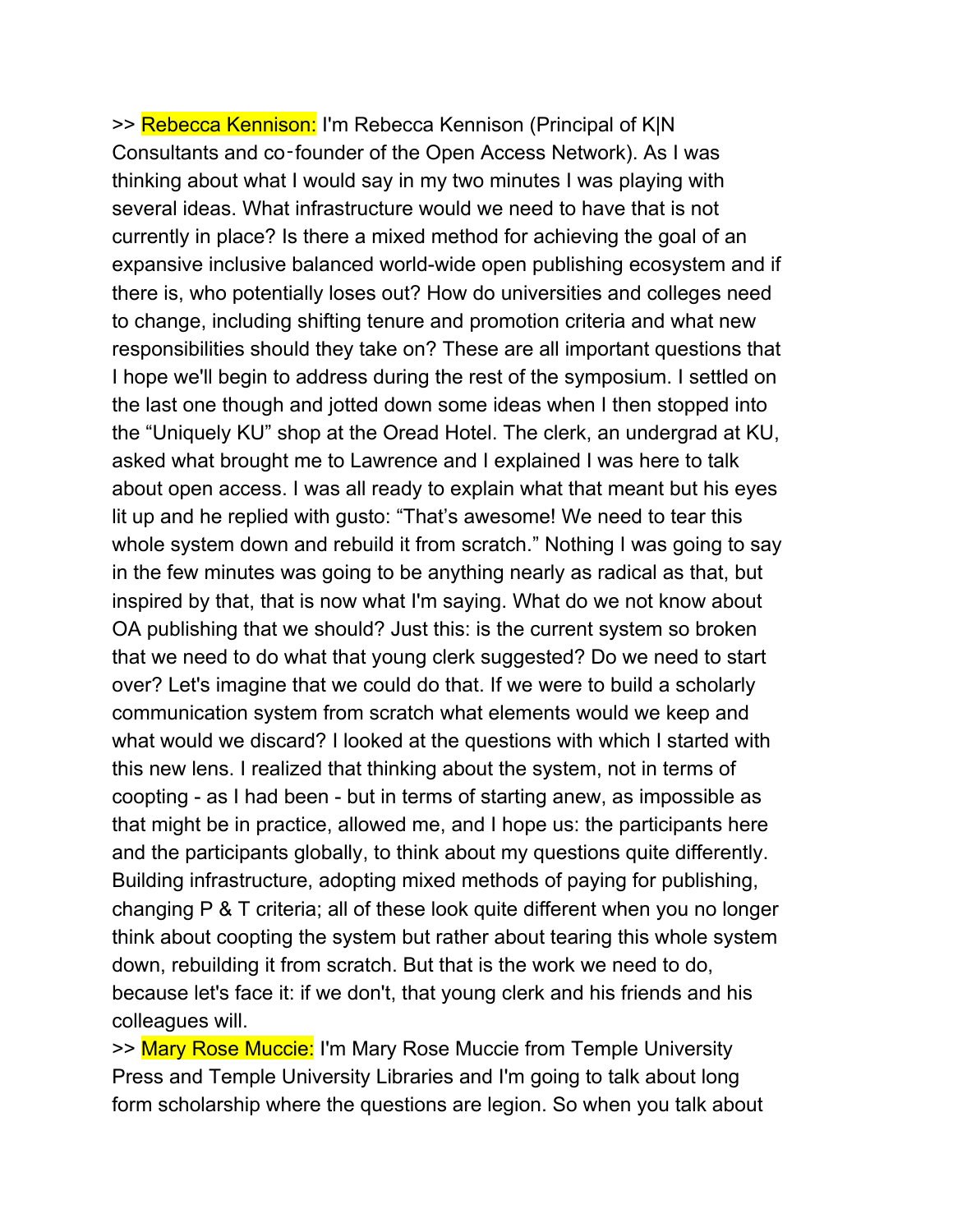open access for long form scholarship what do you mean? I think this is the first question. The word monograph is used most frequently. But what is a monograph? I asked the press acquisitions editors and director of marketing for their definition of monograph and I got four different answers. If we can't define it within our own press how can we universally define it when it comes to open access? There are slight differences in the definition of monograph for how the term is used in the Crosswick report for HEFCE, and the Ithaka report, OAPEN‑UK report and across publishers in general. It usually doesn't mean course books, but presses like Lever and Athabasca include some course books in what they call monographs. Luminos seems to as well. The AAU, ARO university subvention idea was looking at first books which are tenure books. Why does it matter? Here is what we at Temple ‑‑ this is what our output was for the past four seasons. 7% monographs and 79% course adoption books which are up early level undergrad and grad courses.14% trade. Given that, what issues do we want to address with open access when it comes to long form scholarship? Books, in particular revised dissertations or tenure books reflect years of investment and research. And what is happening in terms of tenure and promotion? Juan's project where he is gathering tenure and promotion policies is essential. What costs should be covered? The Ithaka survey on cost breakdowns showed the average basic cost ranges between \$20,500 and \$34,700 and the highest cost is acquisition and development by far. How much do we need to make an impact? The Mellon-funded Digital Monograph P&L Builder used to gather staff time has a 15-plus page user guide. There are numerous questions here.

 >> Williams Nwagwu: Williams Nwagwu from the Council for the Development of Social Science Research in Africa, based in Dakar, Senegal. A world without APC/BPC is a world where knowledge is for human problem solving, not exotic research, not [indecipherable] illustrating matters. Where color of skin, race, and language of authors, venue of publication quality of journals ethnicity do not matter in the quality of knowledge produced. Those who produce knowledge define, control access, and manage the knowledge they produce. Knowledge ranking is localized to bring out the best in every community. Where public knowledge is public, the electronic highway is not clogged by fake, dodgy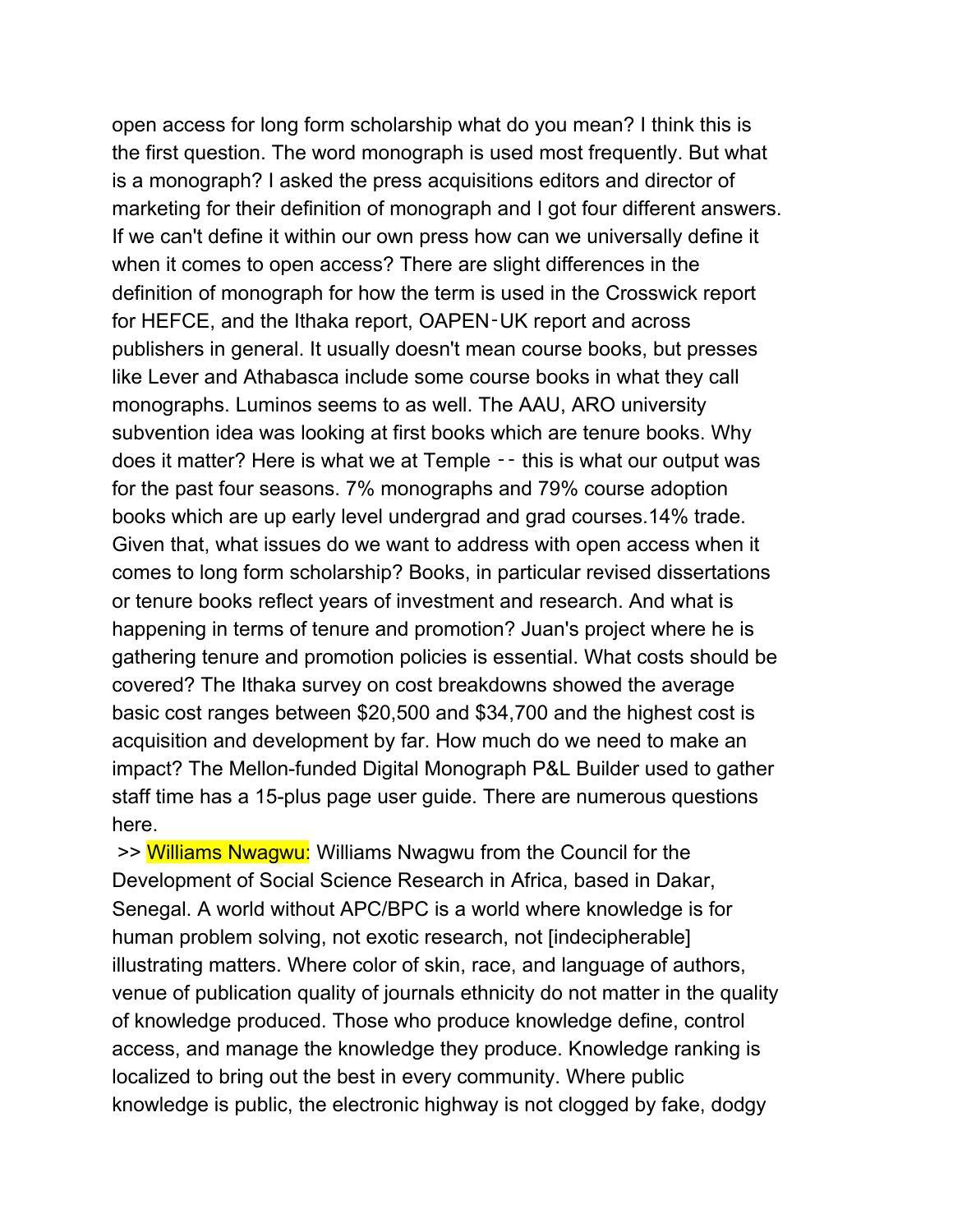journals as a result of APC. Free and multidirectional flow of knowledge. What is possible? No supreme roles to the commercial publishers, ask Latin America. [indecipherable] publishers should be clients of research-producing institutions and not vice versa. They should not own or exercise any form of authority over research publications. Knowledge should be produced, processed, and circulated from the locality where they are produced. Barriers. Publishing abroad, dominant in Africa for visibility, is not a global science communication policy and is therefore hegemonic and weakens the quality of science at home and volume of knowledge produced universally. Knowledge produced in and about Africa is therefore absent in Africa. APC creates new enclosures and trajectories. APC is a type of impact factor — imposing cost and related ranking by base-quality criteria, exercising stress on the economy of African scholars. African economies are incapable of paying APC. What is needed to go forward is to [indecipherable] task of organizing and publishing research. Scholarly publications should be organized, indexed, and ranked locally. Finally what are the next steps? We should come out from this meeting with a Kansas declaration on APC and there should be projects, studies that are commissioned to examine how publication function can [indecipherable] at universities and identify appropriate roles for publishers, according to the levels of development of different communities. Thank you. >> Charlotte Roh: My name is Charlotte Roh and I'm the Scholarly Communications Librarian at the University of San Francisco, where I work at the intersection of scholarly communication and social justice, and am working to integrate both into the everyday practice of librarians. My concern about what I don't know actually extends to what I think the academic publishing community needs to know, which is where biases and injustices exist in the historical publishing structure that we are replicating in these amazing new open access systems that we're creating. We talk a lot about the inequalities of economics and access which of course are very important and there are people at this meeting who know firsthand how the economic demands of publishing are impacting scholarship and I look forward to learning more from them. But I am seeking to know, and I think we should all be asking this question, which is how did these

publishing structures come about in the first place? Who are they built to privilege? For example, there are countless studies showing gender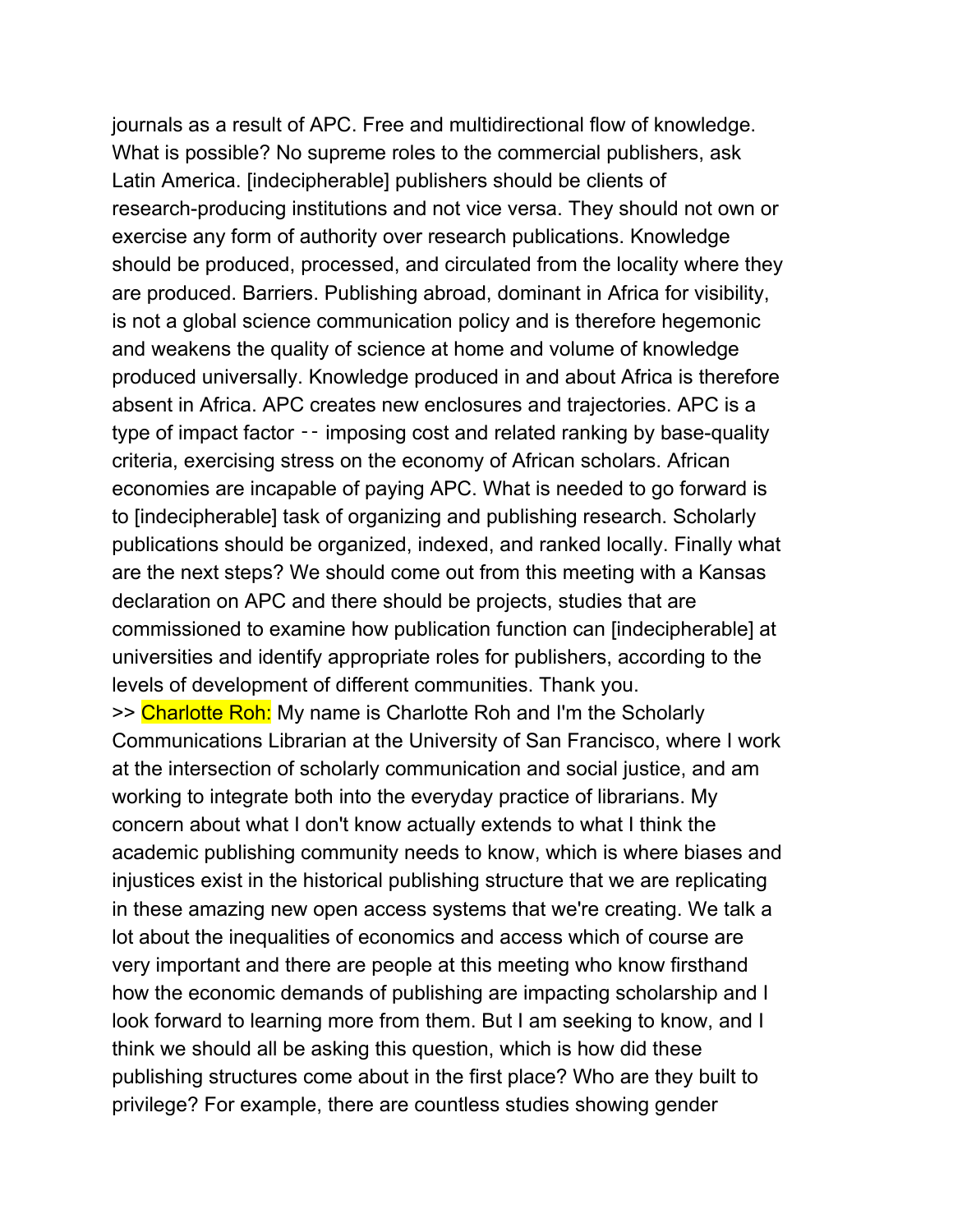imbalances in published authors, even if fields demonstrate equity in demographics, and according to recent study by Al Greco, 90% of academic publishing professionals are white. Are we in Western academia and Western publishing prepared to acknowledge that our globalism was and is colonialism and give up structures that privilege us? I think this is particularly relevant after the results of the last US election; we like to say, in the words of Theodore Parker, that the arc of the moral universe is long and bends towards justice. But as we can see today, particularly after the events of the last week, there are people in the world committed to injustice rather than justice, racism rather than equality, to building walls rather than sharing commons. And even more tragically, we're willing to accept these inequalities to make things work. I was just challenged this week, in fact, by rhetoric Professor Nicole Gonzalez Howell, who told me that in her circles the kind of language that I enforced as an editor in my previous career is a prestige dialect and power code called standard edited academic English. This is my privilege and my bias, that I value a kind of writing that doesn't necessarily signify quality of content. It was a hard thing for me to acknowledge but now I need to learn more about it in order to let it go. So I ask,what privileges do we have that we need to critically examine so that we can dismantle them to move towards equality and open access.

>> Michael Roy: I'm Mike Roy (Dean of the Middlebury College Library) and I'm here to talk about a project I'm working on called the Lever Press. It is library funded digital-first open access monograph press that grew out of the Oberlin group of libraries and is sustained currently by 50 libraries from liberal arts colleges. We have about \$1.5 million in funding that support our work through 2020 and produce about 60 titles during this five year period as we embark upon this adventure I have five big questions that I grapple with as we envision a way for our effort to contribute to a broader change in the ecosystem of scholarly communication and I suspect the questions obtained to many of the other projects that we're talking about in the room. First as a membership model. The question I worry about is can we sustain a membership model in the face of on-going pressure on library collection budgets? In other words, what is the value proposition and price point for our model to be sustainable in the long run. Second has to be in lowering cost. Our per cost title is about \$17,000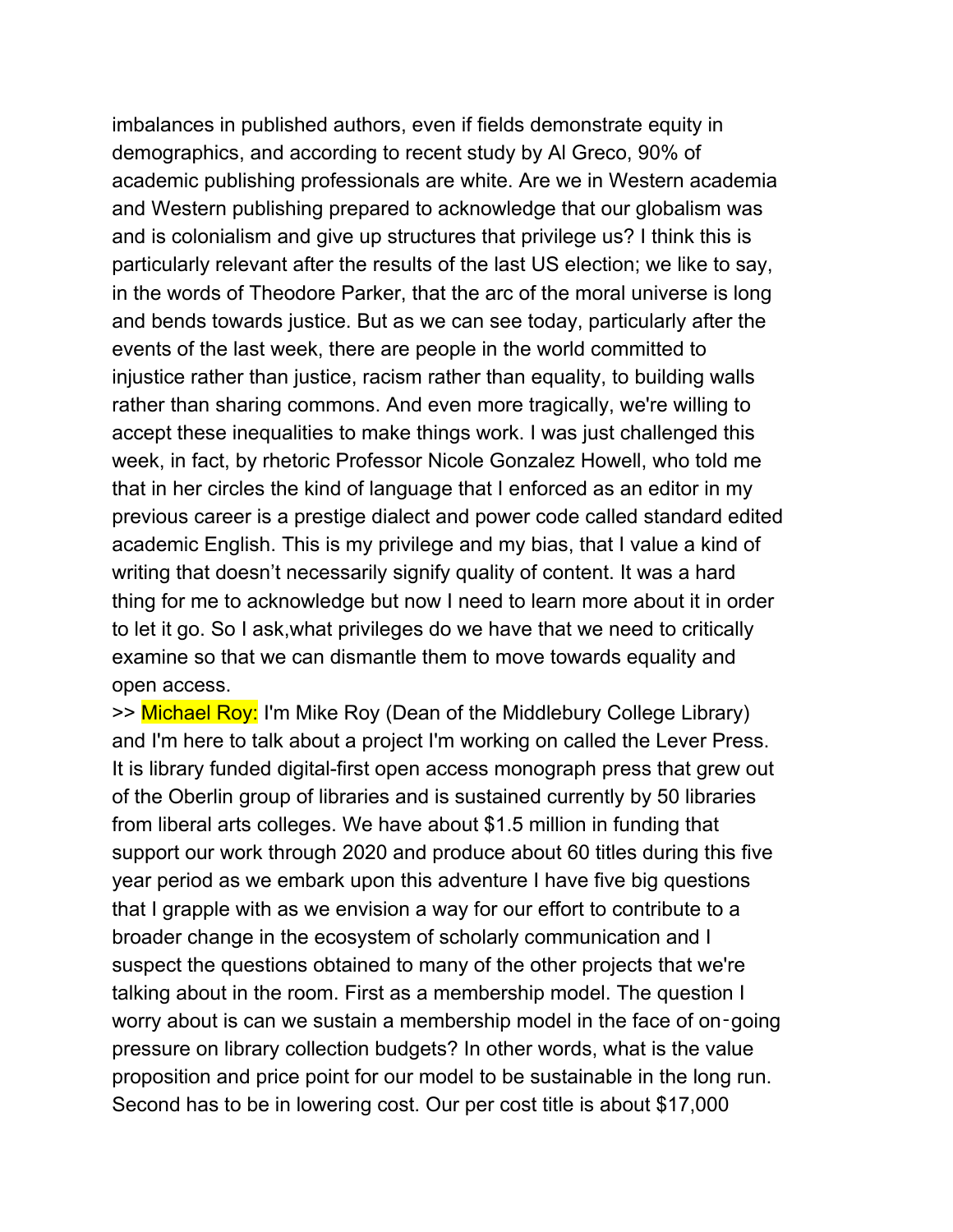which includes acquisitions, peer review, production, and distribution. While we enjoy the savings of not to having construct a paywall or to handle sales, other ways that we can lower cost even further to allow our dollars to go further. The third question has to do with blurring boundaries. How innovative can we be in our digital publications? How can we create a more integrated scholarly communication infrastructure that will provide the expressive power to our authors, be accessible for the long hall using appropriate preservation strategies and legible to scholarly communities. I'm going to skip the fourth and go right to the 5th which has to do with the tipping point. If we envision a world where everything is open and there are no longer any costs associated with accessing scholarly journals and monographs, how long can we afford to sustain the these two parallel universes? When will we reach a tipping point where we feel comfortable that the change is under way and open access has won? The way we fund and run our libraries will be very very different in this New World and will require a great deal of retooling in terms of budgeting, staffing, technology, and work flows; when will we be able to actually reinvent ourselves? >> Ralf Schimmer: My name is Ralf Schimmer, Max Planck Digital Library. It is a pleasure to be here in particular as this symposium draws its inspiration from the Berlin 12 conference and OA 2020 initiative as it is put forward by the Max Planck Society. In my capacity as project manager for OA2020 it is perhaps not a surprise when I say that we would not be afraid of APCs. In fact from our perspective it is a bit hard to see how APCs can ‑‑ could be fully avoided in an emerging new publishing ecosystem. But on the other hand we can of course also heartily embrace the notion of moving beyond APCs because we see APCs not as the final or only solution to the challenges that lie ahead of us in organizing the cash flow that is needed to finance the publishing services. In any case, what is needed from our perspective is a leverage to bring about open access on the large scale; much more than we have seen so far. We need more dynamics in the system and in particular to be able to liberate the budgets as they are currently locked in the subscription system so that they can be used for financing open access publishing services. In responding to the two questions I would say currently all analytics and discourse is on the subscription side. We need to know more about what is happening on the submission and publishing side. Libraries have to build the capacities to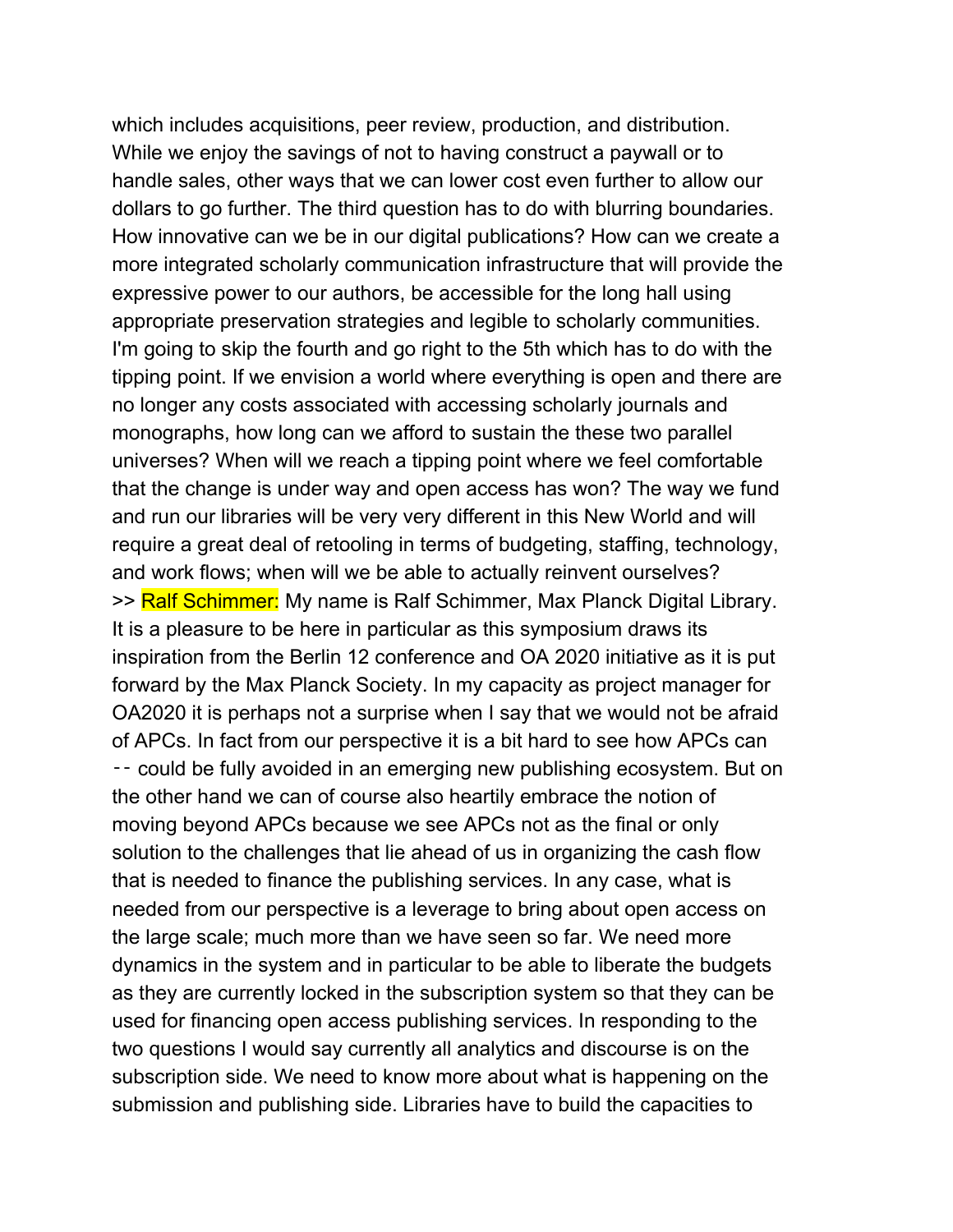know more what their patrons do and where they publish. And with the second question I was reminded of a famous saying in architecture: form follows function. I believe we need in scholarly communication to develop this into a system where the money can follow the publishing services as they are requested by the academic communities. Thank you.

>> Kathleen Shearer: Hello; I am Kathleen Shearer, the executive director of COAR; we're an international association with members around the world. For the last decade and a half we have been working to achieve open access and I think we have been successful. Kudos to all the people here and many others that have worked so hard. But with this singular focus on open access, as Juan Pablo and others have said, we're at risk of exacerbating an already serious problem of participation through a reliance on APCs so we need to think beyond open access; we need to think about equality. At COAR we're proposing to reposition the institution, the research center, and the library as a foundation of a new scholarly communication system. In this model, the institution takes responsibility for collecting, managing, and providing access to the content created by its community. We then connect those institutions through globally common standards, or globally through common standards, and build value-added services on top such as peer review.

We already have a large robust network of local journals and repositories on which we can start building this system. In this way we will have a sustainable global system that also supports the needs and priorities of local communities which is absolutely critical. And this addresses both the access and the participation problems that we have. So to accomplish this, I think we need to do a few things. We need to coalesce around a common vision. We need to ensure that our journals and our repositories are interoperable and also we need to change the way we assess quality and impact. We have to reduce our reliance on impact factor. It is a flawed measure. And finally, I think critically, we need to think beyond the journal article and recognize the value of a whole range of valuable materials and products that are produced through research. Thank you.

>> David Shulenburger: Hi friends; I am David Shulenburger, I'm Senior Fellow at APLU and Provost Emeritus at the University of Kansas. I want to talk about the incentives to engage in scholarly communication. First four principles. First, a scholar's motivation to publish is derived from the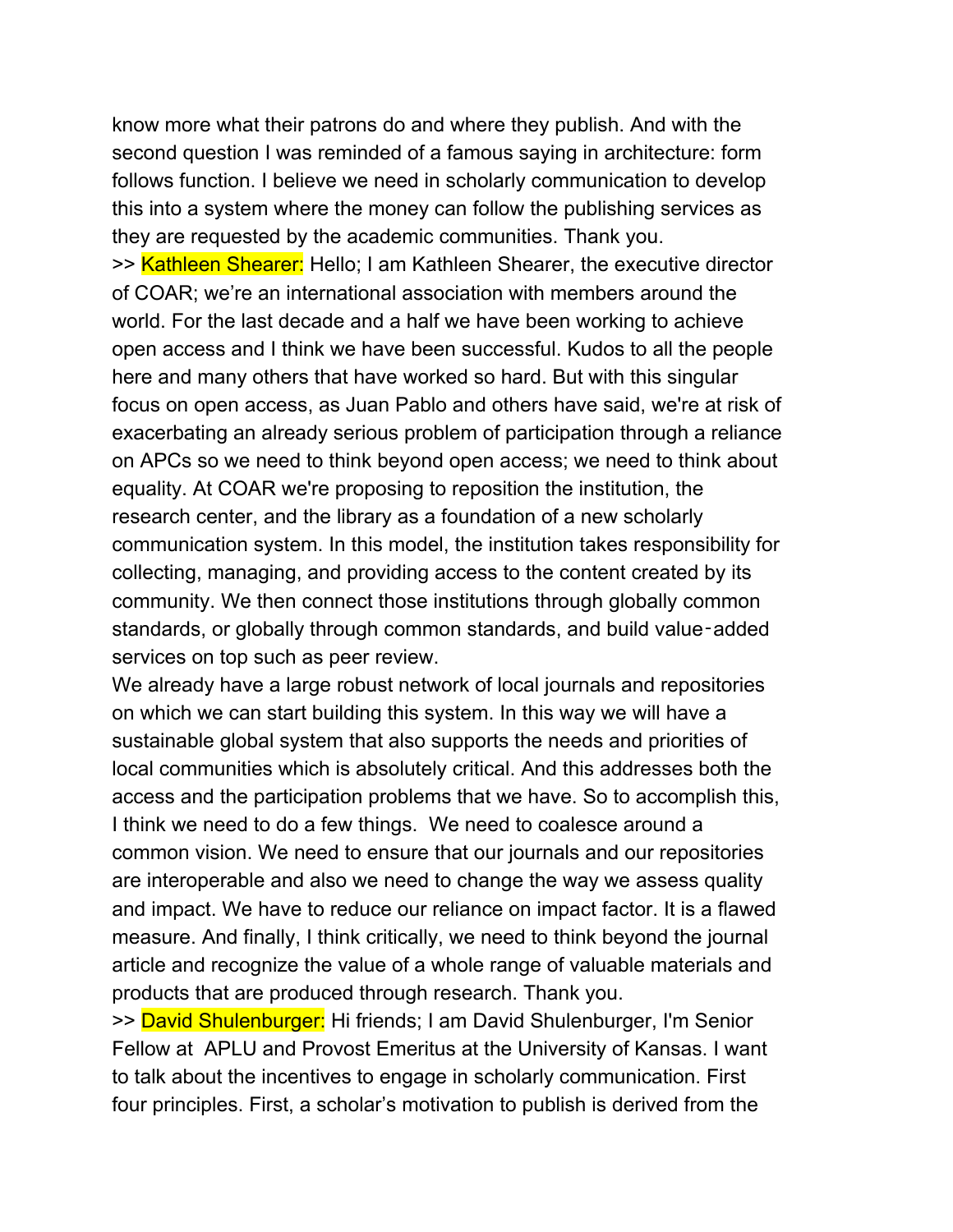desire to contribute to better understanding of some topic. Second scholarly work is accepted for publication because it contributes to better understanding of the subject and phenomena it addresses. Third, the beneficiary of the work is the community of students and scholars and ultimately the entire society else the work is not scholarly communication and should not be published. Fourth the incidence of cost of publishing scholarship ought to be on those who benefit from it. Asking the scholar to contribute to the cost of publishing scholarship places the incidence of the cost on the author not the beneficiary. Let me give you an analogy from my paper, "Scholarly Communications is not Toxic Waste": producers of toxic waste generate it because the production process for some valued good produces it as a by‑product. The toxic waste by-product must be disposed of properly; a just society requires the producer to bear the disposal cost. Placing the incidence of the cost of disposing of toxic cost on the producer encourages the producer to minimize toxic waste production. Do we want to encourage scholars to generate as little published scholarly work as possible? Just place the burden of the cost of disposing of it, the cost of publishing on authors and minimization will be the direction of the incentives. APCs place the burden on authors. An effective system of publishing scholarly work will place the cost of publication where the benefit is gained at the societal level.

>> John Willinsky: Hello, I'm John Willinsky. I work with the Public Knowledge Project and I teach at Stanford University. I want to slow things down for one moment. I am the final speaker and I can say to everyone's relief. What I want to address is not what we need to know but what we do know. This is year 20, year 15 of open access. We have been at this for a long, long time. And in light of that I think that we can build on what we know and what we have. I would draw from Ralf Schimmer's work in terms of the money question. We have enough money to make all that we publish and all of the world open access. We need a means and a will for sure but we have enough money. I would build on Michael's point in terms of cooperation. The number of colleges that are coming together to work together whether to publish journals, whether to enter into a publishing/press relationship, whether to share materials, all of those things are crucial to a way forward. How we proceed is by experiment and trial and pilot. We at the Public Knowledge Project are doing that. We're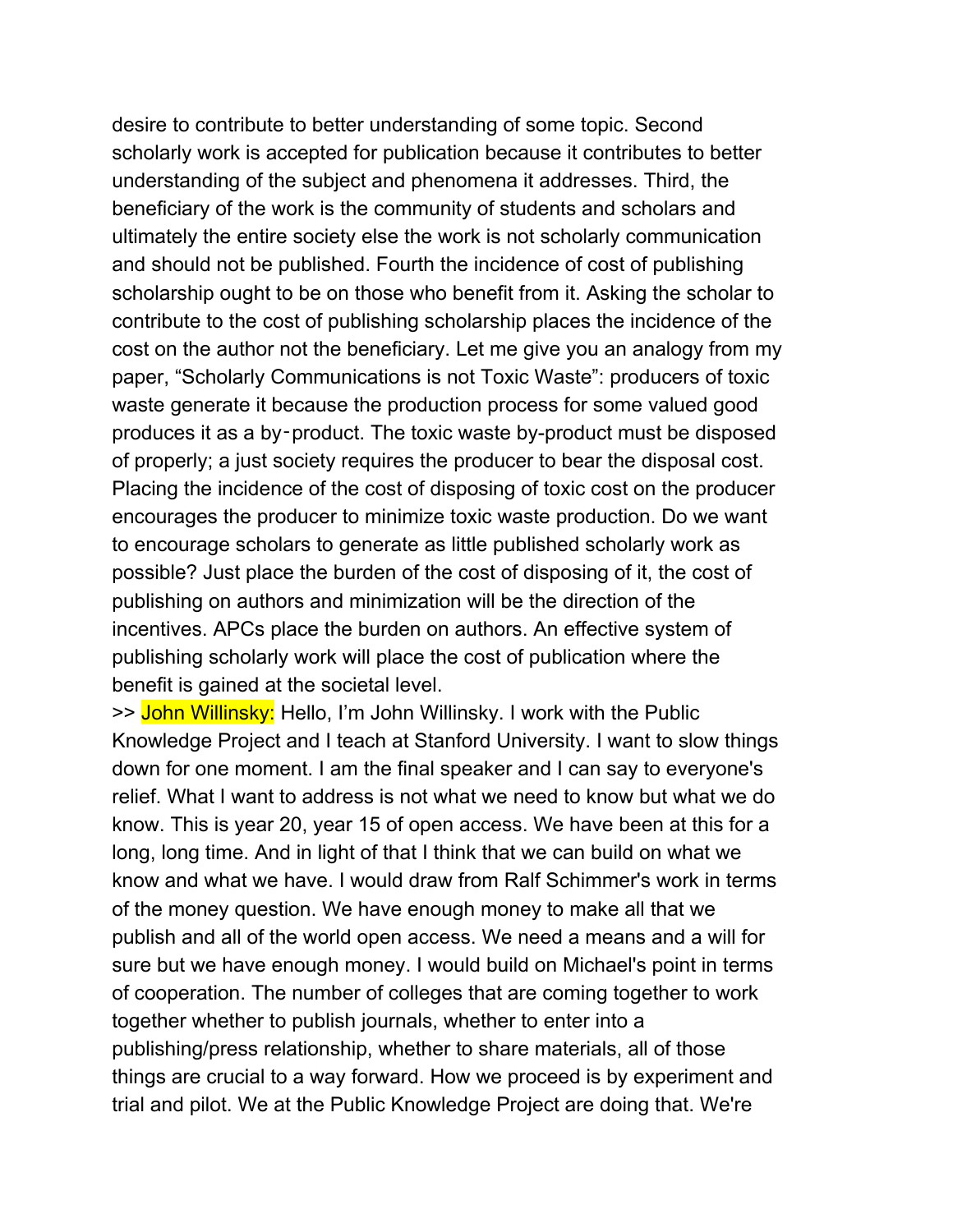working on a cooperative model that says if there is enough money what we need to do is reallocate that money. Libraries need to reallocate subscription money to open access and journals need to say we need that money but we will take it on the same terms as the subscription only we will make our journals open access. In that simple straightforward way, it might seem we have a scalability problem but I want to point out one lesson that we have learned at the Public Knowledge Project. We started a little experiment about 18 years ago in terms of building some software open source software to use for publishing and on October 1 we hit 10,000 journals using Open Journal Systems. 10,000 journals that have taken up for us, it was something like a thought experiment and have said "we need an alternative and we're going to use it." Thank you very much.

>> Kevin Smith: As John just told you he was the last of our 18 panelists. I'm incredibly grateful to all of you for the wisdom, the provocation of your remarks and for the discipline; you actually did all stick to two minutes pretty close. So thank you very much. Should we thank them? I know our global audience would join if they can.

### [Applause]

As I told you at the beginning we're going to take a brief break to rearrange our room to make it more easy to have and to broadcast a discussion. I think we've been given a tremendous amount of material to discuss. So if you will bear with us, we're going to do some rearranging, two to five minutes, we will be back here to have a discussion. So the global audience, thank you for joining us. I have seen some of your tweets. Thank you for participating. We look forward to all of you taking part in a very robust discussion.

## End Part 1 video

>> Kevin Smith: What we have accomplished here is a very large circle. And I hope for the folks who are watching the livestream, you are all more or less visible. I think we want to begin this discussion by asking our group of 9 respondents to give us their thoughts to tell us what struck them, what they thought was missing, what questions they have or what comments they have. So I think that is probably the best way to start. We'll keep looking for questions via Twitter or on the Google doc and we'll just engage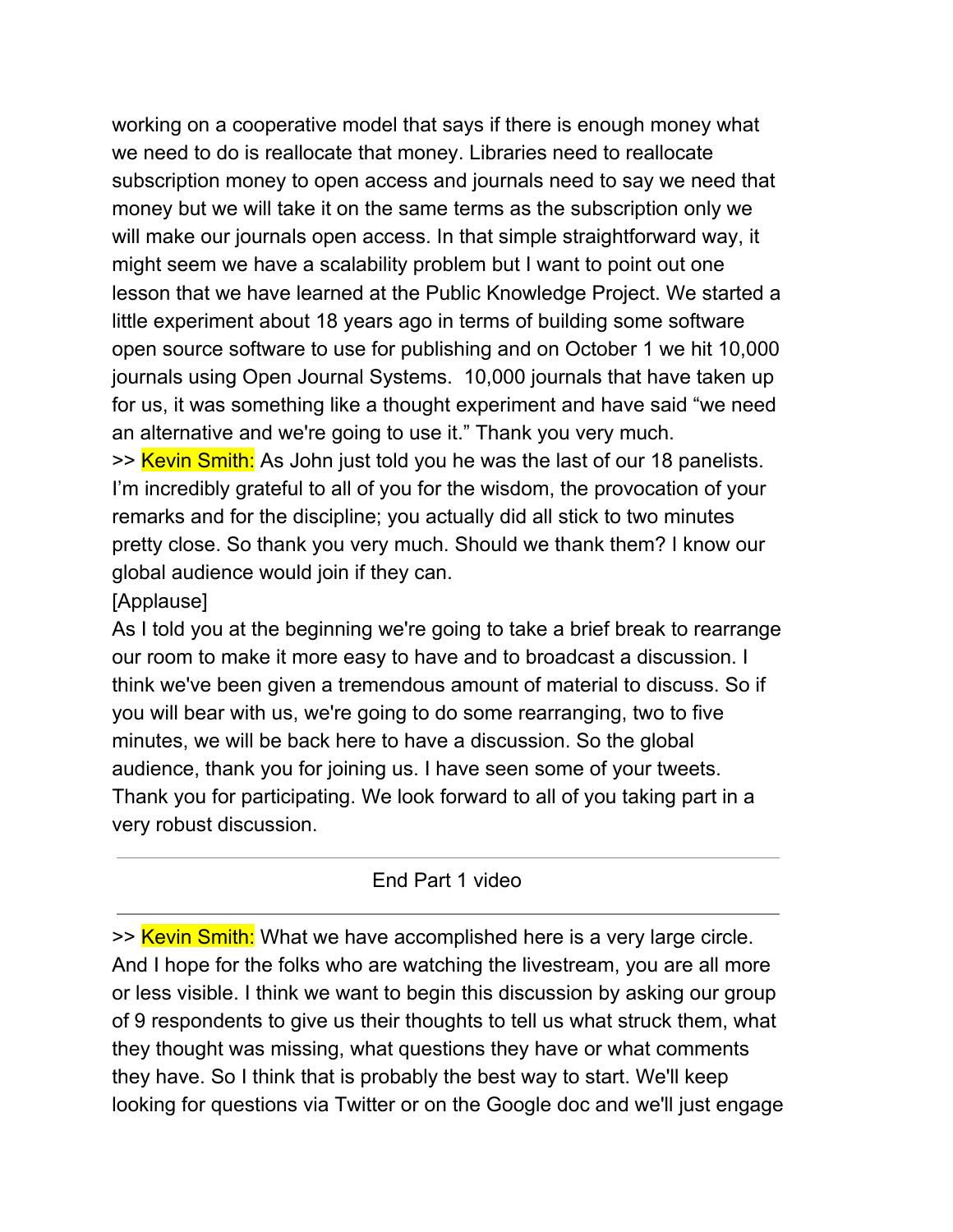in a discussion once our respondents have started us off. So I guess, April, you're holding the microphone. Are you the first respondent to respond? >> April Hathcock: No, I just happen to be holding the microphone, so if anyone wants to kick us off.

>> Joanna Gillette: Joanna Gillette from Allen Press. So I was really struck by Martin's comment about the need to recognize the value of labor and all that goes into scholarly publishing and how we continue to communicate that to the community if we are removing cost at either end of the publishing cycle. And one thing that I thought was missing a little bit from the conversation is the question of accessibility. When we talk about access we're not just talking about the fact that it is out there and free but making translations so that people with various languages can have access to content or making sure that it's accessible for persons with disabilities. So all of those of course usually add cost to the process as well and I think are worth considering.

>> Kevin Smith: I think I'd like to take the opportunity to see if anyone else wants to comment on the response. I think that you have raised a very important question for us: the question of accessibility.

>> Ada Emmett: And you can just raise your hand to signal if you would like to speak.

>> Kevin Smith: We did not expect this would be a shy or quiet room.

>> Ada Emmett: Pretend the cameras aren't here. You're among friends.

>> Rebecca Kennison: Yes.

>> Ada Emmett: Okay, Rebecca.

>> Rebecca Kennison: It was one of the things that we as organizers really found to be important. So several people have noted that the livestream is being close captioned as we are going on. It is very crucial and important to us as organizers to do that. So, yes, thank you for raising this really important issue about accessibility and the language question as well. What about English as the dominant language that we're forcing everyone here to speak now today?

>> Kevin Smith: Martin.

>> Martin Eve: The issue of access beyond readership, I think, ties in with some things Neil and others were saying about new forms of scholarship. But I kind of [indecipherable] that was intersecting with some of my earlier concerns on this. That we have utopian potential in the digital space to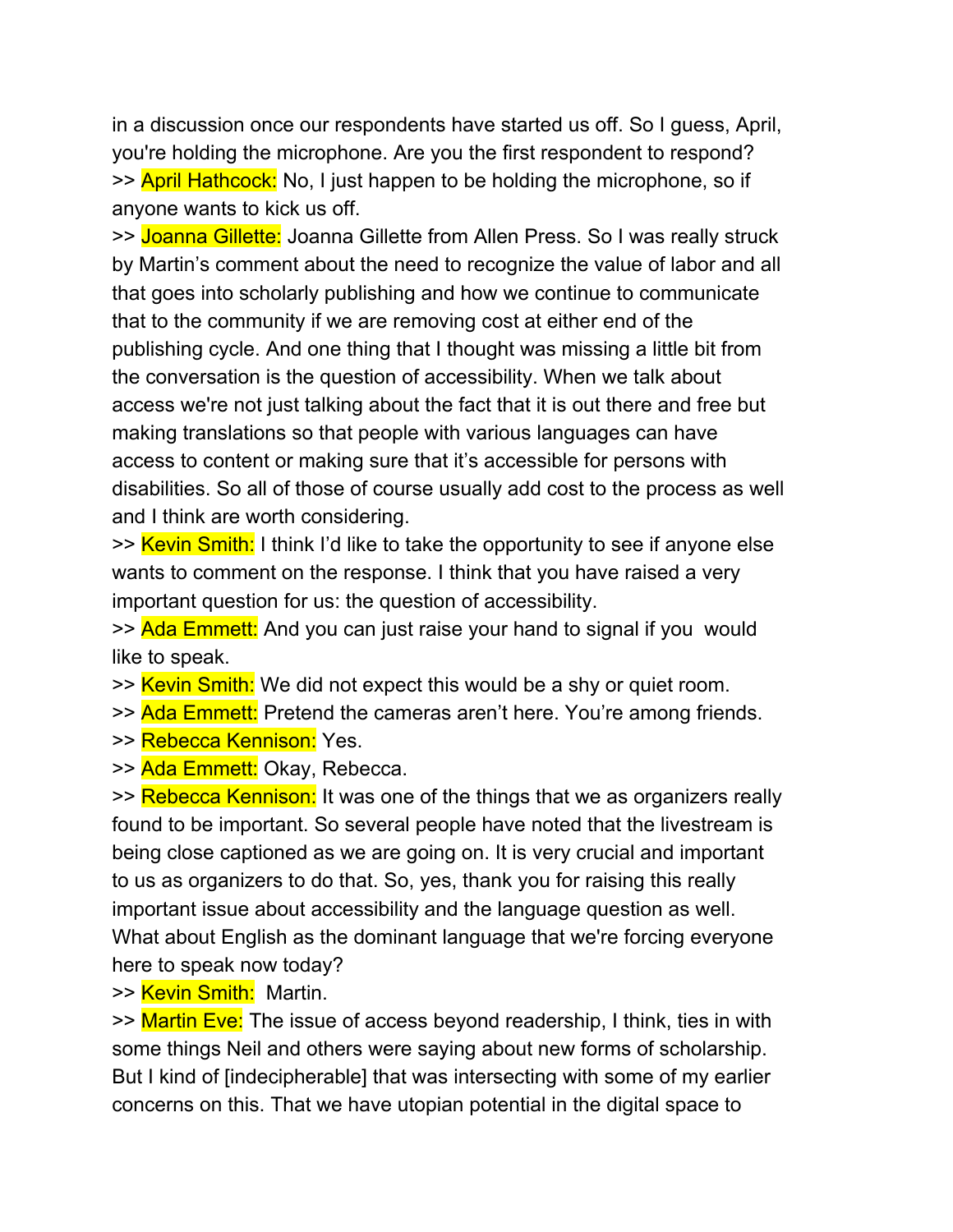create new forms that have new types of scholarship within them and new reaches of accessibility for different audiences. The challenge is that all of those come with commensurate labor demands. And if we're going to see this as a social justice issue we also have to think about people being paid. Switching to a wholly volunteerist system and asking people to take on more and more labor in order to support those forms - it might be lesser of two evils compared to not allowing people to read it. But it's not something I think that we should dismiss. I don't think it's something that we should take casually. So it's a kind of balance between the supposed abundance and utopian nature of the digital space and the scarcity of our remuneration for forms of labor - and balancing those out seems to me an important challenge if we're going to have new forms, if we're going to think beyond the PDF and beyond conventional audiences.

>> Ivy Anderson: Martin, is that just another way of saying that publishing is more expensive than we assume it is?

>> Martin Eve: It can be. I mean the challenge is you've got enormous entities who are making a lot of money out of scholarly communications with vast profit margins and they're held up as what we want to do away with. On the other hand, you've got university presses who are one lawsuit away from bankruptcy. It seems to me the mission-driven presses are rarely the ones doing very well here, but we have to think about a reallocation of resources across the spectrum. It's been pointed out we have enough resources within the system to do it. But like William Gibson's future, they are just not evenly distributed.

>> Kevin Smith: Jean-Claude, I think you had a comment.

>> Jean-Claude Guedon: Yes, a couple of comments. The first one about accessibility - I would like to link it to visibility. The problem we face in terms of inclusion for example is that a lot of publishing done, that is communication attempted by scientists and scholars all over the world is simply not visible. It is not because some large indexing companies, simply ignore that kind of work. So when we talk about accessibility, I think that we should immediately say the whole  $-$  the whole world of publishing should be indexed one way or another. My other comment would be a bit of a reaction to Martin. I don't think the alternative is between the present financial system and volunteerism. I do think that the cycle of research involves publishing. It is not a separate thing. It is simply the cycle of the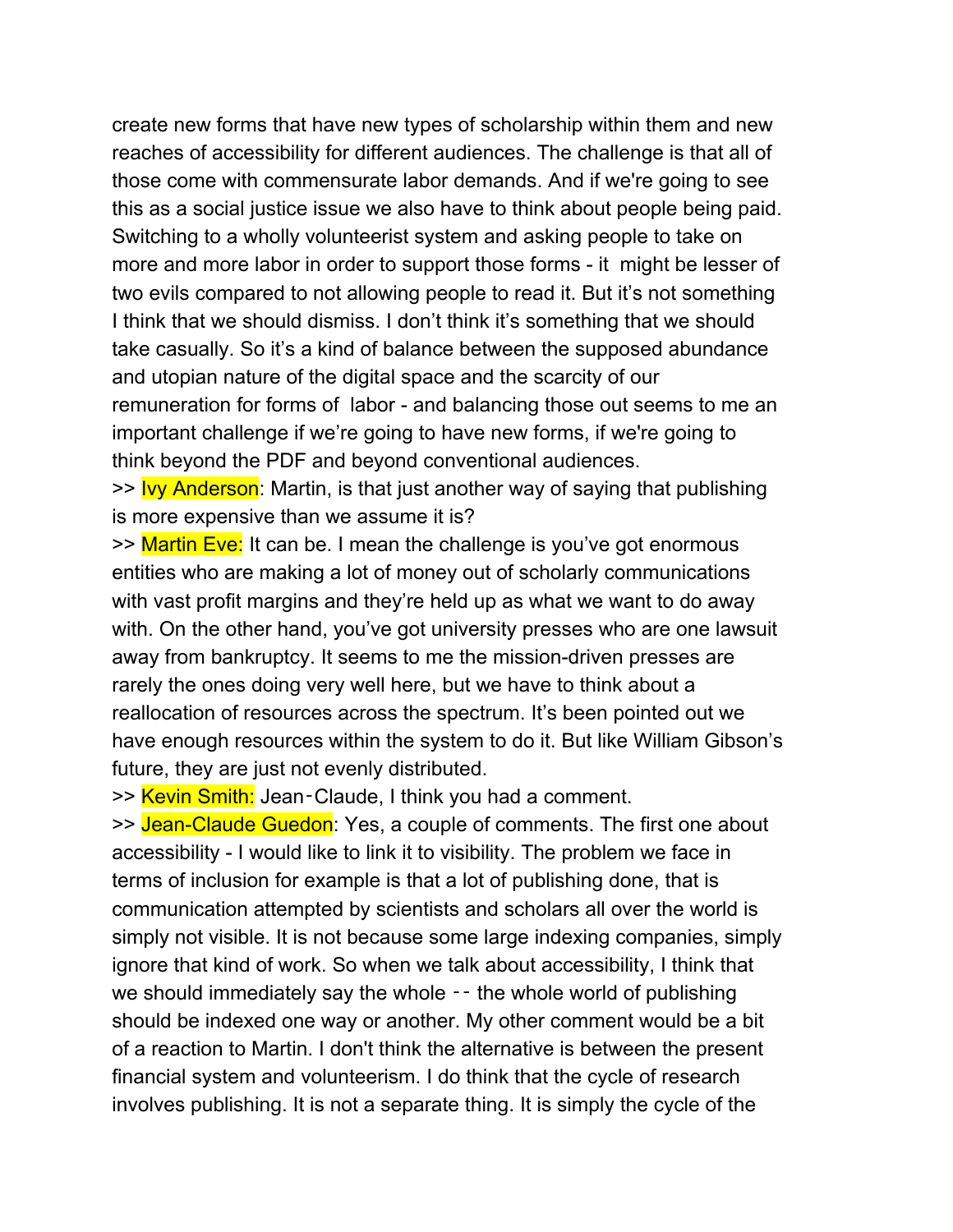research work. If we support research, why do we fret about supporting 2% that the publishing face costs. This is nonsense. We're not here to support and protect some people that are making too much money out of publishing and I'm not against people publishing by the way. But I don't see why we fret about solutions which simply say let's extend logically what we do for research to the whole cycle of research.

>> Kevin Smith: I have been asked from the folks watching the live broadcast to please repeat your name, say your names at the beginning of your remarks. Williams, please.

>> Williams Nwagwu: My name is Williams Nwagwu. The question I've asked is actually a very serious one in Africa where often we are angered by a notion that there is no research going on in Africa. I mean, that is you can find that in journals. Where people ask, are there researchers in Africa? Are there researchers in Africa? It is so annoying. You know that you have done research at home and you have done it abroad. Why is it so? It's because what we do in Africa is not accessible outside. Rather what we have in Africa is an avalanche of knowledge produced elsewhere. That enters into Africa, submerges and swallows, you know, local capacity. What CODESRIA has done since last year is to initiate an African citation index which we completed in September. We are now ‑‑ we have tested the index. It matches the Thompson scientific index and we are now only entering data. In a couple of months, let's say a couple of months, we should be able to have research in Africa that has never gone outside Africa properly organized, in a source where people can have access to them. It is not only a question of translation. Translation is a very expensive issue because we have looked at the issue of translation. It is a question of the political economy of knowledge. Where it does appear that knowledge produced in Africa must be weighed against some criteria. Okay. And it is only those that pass some criteria that find a venue in journals that are elsewhere. The others -- are never referred to here. >> Kevin Smith: Thank you.

>> April Hathcock: I'm April Hathcock, Scholarly Communication Librarian at NYU. One thing - there are a lot of things that struck me and I'll talk about more of them later. One thing that struck me was - I think Ivy said this, that mainstream journals still dominate Western scholarship. And as Williams has just said and as I've heard several times from other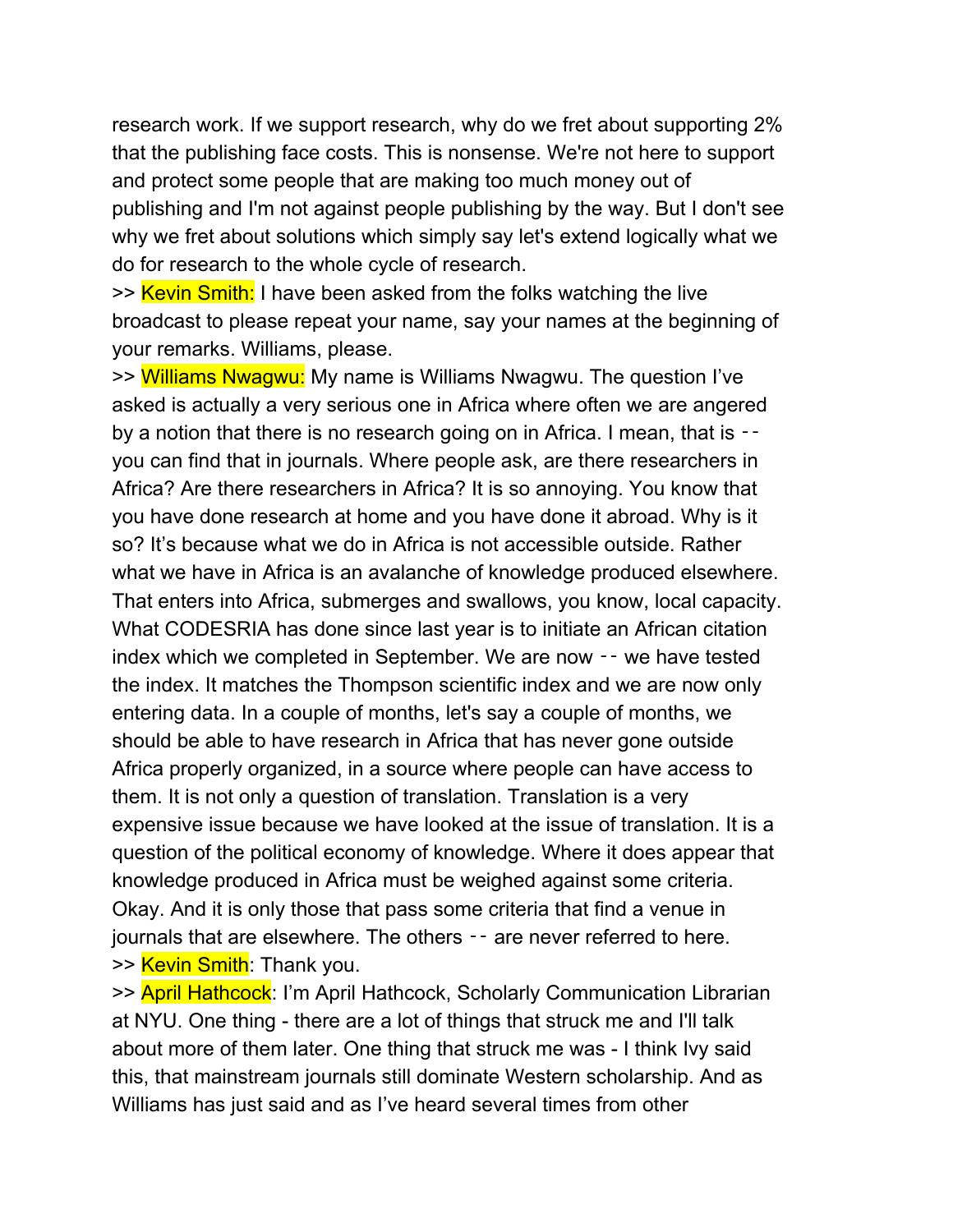colleagues in the global South, the fact is that mainstream scholarship dominates world-wide scholarship. That is part of the colonialism of our scholarly communication system. If you, I guess to call out Juan - the map that he did of the citations. Every time someone says your name, Juan, you look up like oh, someone is talking about me. The ‑ he collected the number of citations that come from different countries in the web of science and he created a map based on sort of the relative number of citations. If you look at that map, Africa, which is the second largest continent both in population and in terms of landmass is a tiny sliver which is absolutely ridiculous. I think that is one of the things that we need to think about when we're thinking about open access and several people touched on this and Charlotte really hit hard on this, too, is thinking about how we can create this new world of open access without replicating the biases that already exist and making sure that we're seeing the work - I guess to pick up on what Martin said about labor, see the work that has already been done. I mean Arianna already told us and Juan told us and other Latin‑American scholars can tell us, we have been doing this for a really long time, guys, we have a solution. So rather than in the global North hand wringing and thinking how are we going to do open access and how are we going to pay for it and how are we going to make it work? Let's talk to our colleagues who are already doing this and let's learn from them for a change.

>> Kevin Smith: Brian.

>> Brian Rosenblum: Brian Rosenblum, KU Libraries. My comments really echo what April and Williams and some others have said. As we build, you know, new progressive systems for scholarly communication we don't want to unintentionally replicate hierarchy. Some of this comes from a conversation we had last night, Williams, about flows of information and open access resulting in an avalanche of information, scholarship still flowing from north to south - and not only that, but sort of stemming the flow of local scholarship within Africa or within South America. So thinking about it that way, access is not just about access to read or to write. But it is also access to the ability to control the infrastructure, to set the research agenda, to pose your own research questions that meet local -- local needs. One thing that we talked about last night was this idea of regional centers or moving away from one sort of global vision, because even the fact that we're sitting here in Kansas talking about this is still another way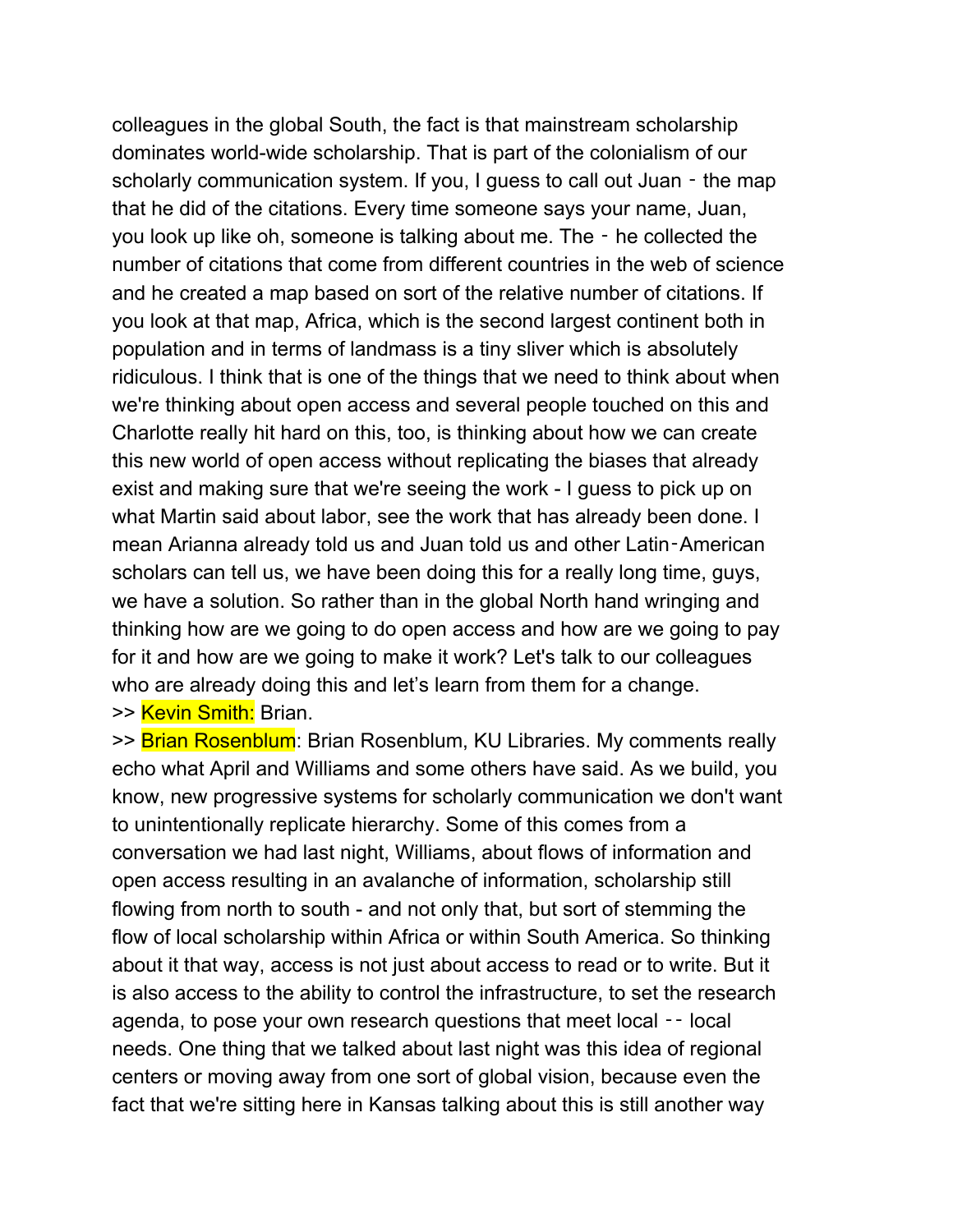of inserting ourselves into this - this information flow and keeping ourselves at the center of that. But is there a way to have sort of regional publishing initiatives and regional ways to evaluate impact factors based on their local impact or the local relevance that can then be shared more widely. >> Kevin Smith: Identify yourself for --

>> Marc Greenberg: I'm Marc Greenberg. I'm a Slavic scholar here at the University of Kansas. I just wanted to speak from my region of specialization. It's not just a north/south problem but also an east/west problem. I work on a daily basis with scholars in Eastern Europe who deal with many of the same problems. I was struck similarly to April and Brian with some of the remarks that started with Juan's statement all the way to John's, which is that a lot of the models that work for sharing communication already work very well in the south and I would like to suggest that we look at what is being done well in the south and maybe think about adopting some of those practices. The dynamic that I observed quite a bit, particular in setting up two access journals in cooperation with institutions in Eastern Europe which is part of my experience, we found it fairly easy because we weren't burdened initially by the, I think, Western European and American model of the Impact Factor™ but we really just wanted to get our stuff out. And the models for working in Eastern Europe were fairly easy to scale up. The only thing we needed really was somebody with digital repository. The partnership with me and with KU helped to make this a fairly easy model to work with. What I also experienced is the impact factors influenced decision-makers, administrators, in Eastern Europe institutions so they're kind of torn between this older model that actually works for scholarly communication and the pressure to replicate what seems to work in the North American/Western European model, which is really about, I think, making profit for the for-profit journals.

>> Juan Pablo Alperin: I just want to echo that a lot of those things you said are very much true also in Latin America. The lack of the burden of trying to use the model of the North was something and the desire for visibility is what allowed the OA to emerge. But then there is also the risk. The risk the model that might work in the north as they evolve and change those models, end up creating pressure that might break what is currently working in regions like Latin America. The model that gets adopted in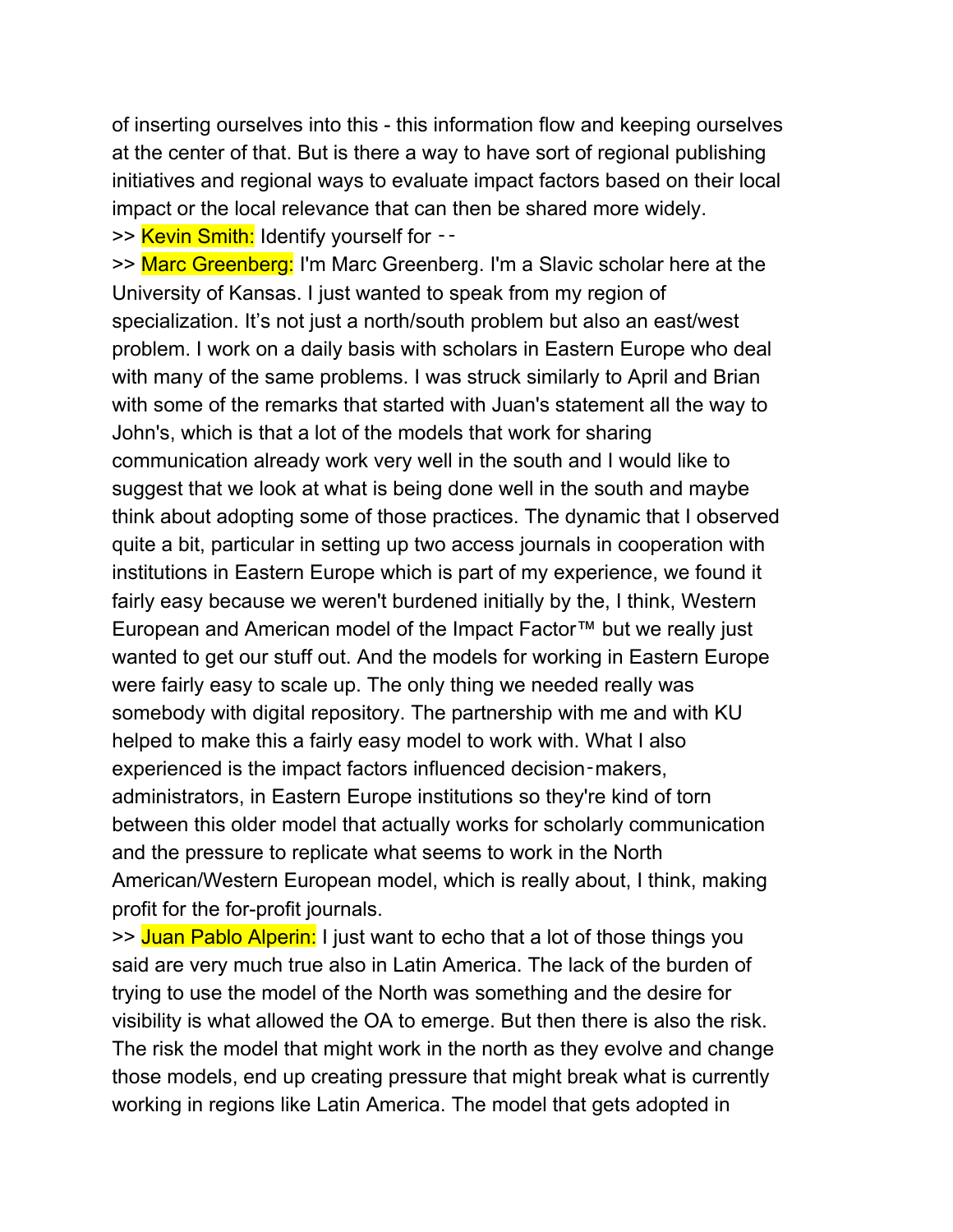North American/European context - a new model, an APC model, would work well within this context but it will have a repercussion in other regions of the world as they feel the pressures of a system that is pushing them towards adopting that model as well and moving way from what the current practices are.

>> Musa Olaka: My name is Musa Olaka and I have had the privilege of working in a couple of African countries where open access has slowly started to be implemented. One thing I've realized is that sometimes this discussion of open access tends to take place in the global north. But when you go on the ground in African countries, in many African countries, you find that this discussion is actually missing in our institutions. So when you start from the grass root and we also make these institutions to start discussing about some of these issues, I think we will end up being stronger.

>> Kevin Smith: Thank you. Williams. I'm sorry.

>> Rosario Rogel: This is another question, it's different, but if you want to talk about it.

>> Williams Nwagwu: Okay. Just briefly. I have for quite some years grappled with this issue of visibility. It is not a global science policy issue. It is a Latin American, Asian, African issue. Why do I have to struggle to be visible in America and England? It is an insult on my intelligence. Because I have applied my scholarship across the world and I have distinction. I think this language of visibility we have to revisit it. African scholars should walk to us and walk towards utility, not visibility. You don't have to be strong to struggle to be visible elsewhere in open access era. Whatever you publish -- wherever. It can be seen wherever. And the way I see it ‑ it is an enduring colonial heritage. It is an issue that has to do with decolonization of knowledge. It is an issue that has to do with political economy of knowledge. Because whoever has your knowledge has you in his or her pocket. The best of science in Africa is not yet in Africa. Already the index we have done, is showing that we have got at quite a number of materials. We have said the best of African scholarship is not in Africa - it is elsewhere, because there is a wrong emphasis on visibility. This visibility talked about many factors. One, scholars are poor. They want to be - they want to go elsewhere and do their work, and they want to be invited for conferences, and funders also play a very dangerous role. You write a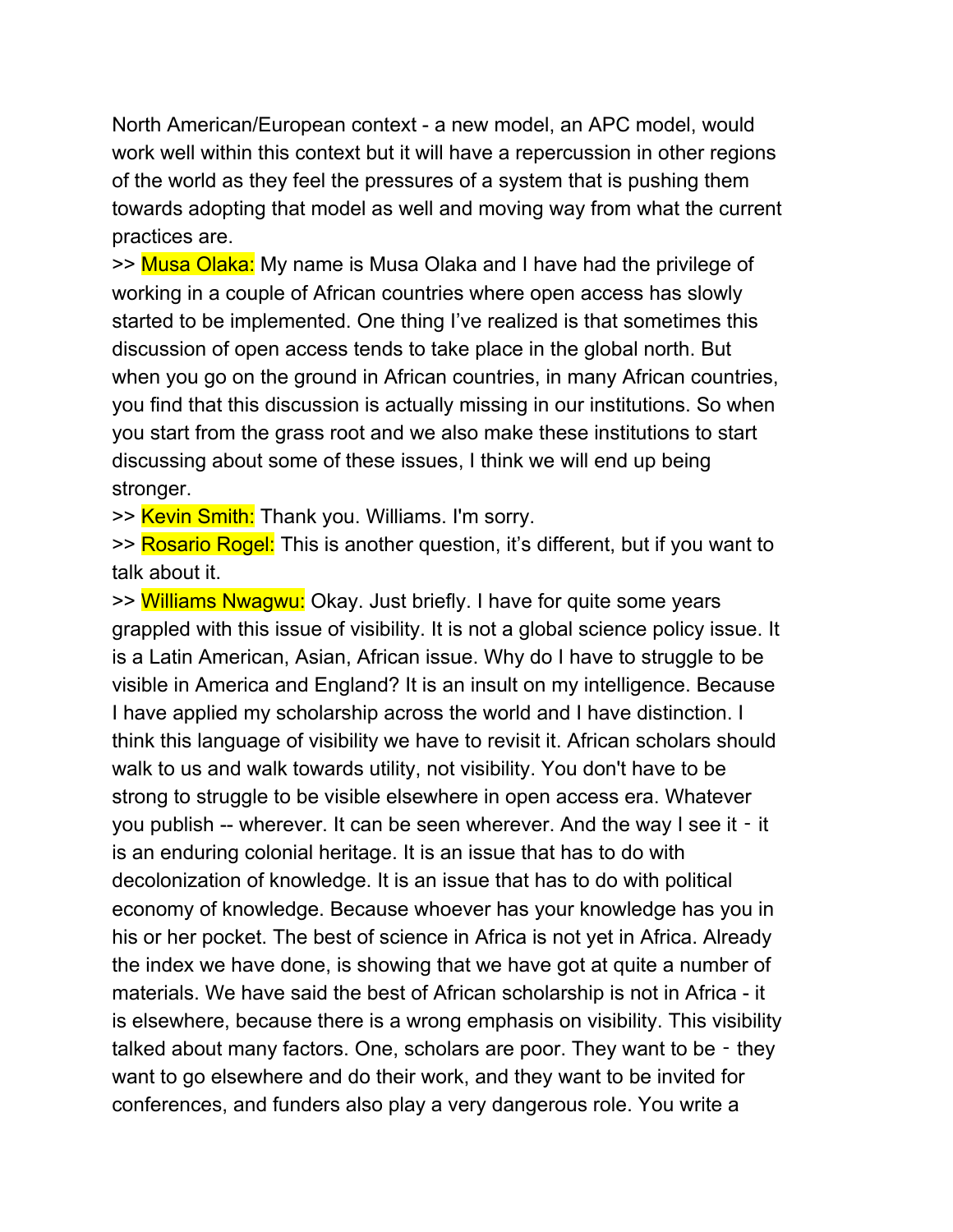proposal, they tell you you have not cited any known authors in the field or the journals you have cited are not in the field. These are crucial issues. We have to balance between the purpose of doing research which is utility and what is actually happening vis-a-vis African scholars struggling to publish abroad.

>> Kevin Smith: Thank you. Rosario. I hate to keep delaying you. Martin. >> Martin Eve: I want to follow up on some of this. We talked a lot about the success in the global south and elsewhere of open access systems. Why doesn't it work in the global north and what is blocking it? It is history obviously that goes back to colonial legacies, but what has that history constructed that is now stopping us from doing, it because clearly build it and they will come doesn't actually work. We've built many systems in the global north and nobody came for open access. So if we want to see the success of the south replicated elsewhere, what kind of systems of prestige and finance do we need to undo, to stop this network that stops us from actually getting participation?

>> Kevin Smith: Please do tell people who you are.

>> Rosario Rogel: Rosario Rogel. I am from the Universidad Autónoma del Estado de México. I came from Mexico. The journal concept is disappearing. Nowadays readers look for not only articles but also digital objects. And in spite of it we are still creating new journals and running huge journal databases. Are we prepared for the change? Are we prepared for the distribution of pre‑post print objects that are not in relationship with a particular journal? I don't know. I'm making a question for all of you. I mean taking into consideration the imminent developing of national - for example, in the case of Latin America, the national institutional repositories, which ones are the future of big databases that aggregate information? That is my question.

>> Kevin Smith: Anybody want to take that on? Please, Kathleen. >> Kathleen Shearer: Kathleen Shearer, COAR. I think we are starting to prepare ourselves for going beyond the journal article. At least the institutions are. But we need to put more resources into that and we need to again coalesce around a common vision that these are valuable materials. I would encourage us as a group to try to ensure that that's in our vision, in our conceptual model because a journal article is only one small part of the valuable research outputs that we create.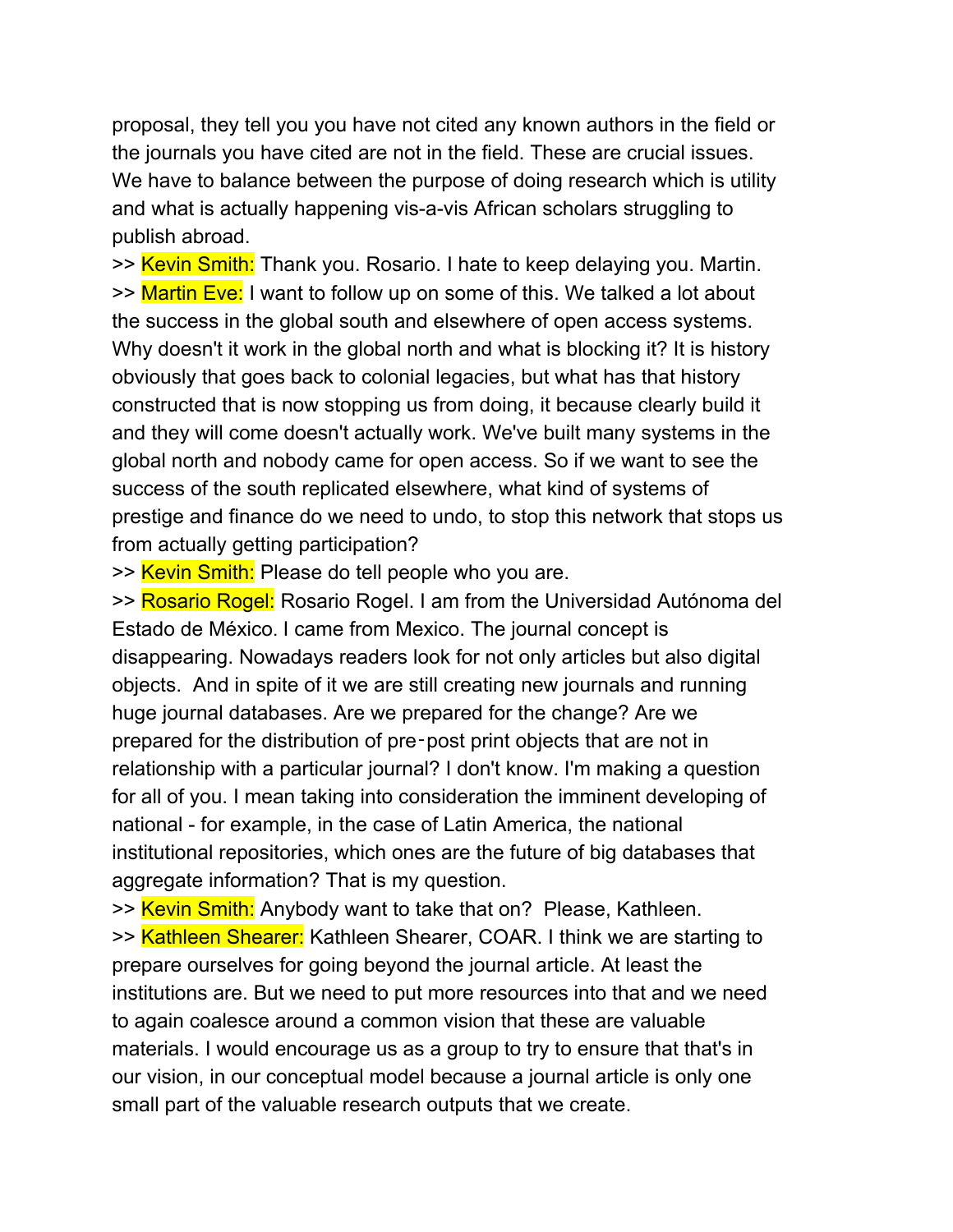### >> Kevin Smith: Rebecca.

>> Rebecca Kennison: Rebecca Kennison. To follow up on that and what several people have said - I think for us, limited as we are in the north by strength by our traditions is a real serious discussion about changing the reward mechanisms that we have. What drives this system is hiring, tenure, and promotion that are based on traditional ways of publishing. And all the talk that people have about the three legs of you know - there is also teaching and there is also service. Anyone who has gone through a tenure and promotion process knows that was ‑ I was going to say something ‑ bunkum, you know. And so, without tackling that as a core question, I don't know how then we can get to what might be true in other parts of the world. And I don't know publishing in Africa outside of publishing in South Africa, but there is a whole mechanism within South Africa to support South African work being produced in South Africa that then - it doesn't get to the rest of the world but, in part, because the reward mechanisms are to be published within that environment and there are financial rewards that go to universities to do that. That is also part of the reward system that we need to address. So there are local rewards and there are global rewards and so on. I just want to say ‑ I hope in the next day and a half that we really work on that problem pretty intensely. >> Kevin Smith: I think Jean-Claude.

>> Jean-Claude Guedon: Yeah, this is where why I said that at one point I thought the whole reward system was perverse. When we evaluate the quality of the scholarship by the place where it appears rather than by its intrinsic intellectual value, I think that we make a very bad mistake. It goes even beyond that. I think that we're going to join with the comments that I have heard around here particularly coming from Africa and other parts of the world, Latin America as well. When you submit an article to a journal and you are being pushed by your University to publish in so-called international journals, the journal itself is in competition with other journals, thanks to the impact factor because it wants to take market shares in the market of ideas. And a journal is a community and factor - so the virtual community with points of interest, points of perception of what is important at a certain moment in history. In other words, a journal favors certain types of questions at certain times of its history. That is part of its strategy to establish its identity. So the person in Africa or Latin America that has to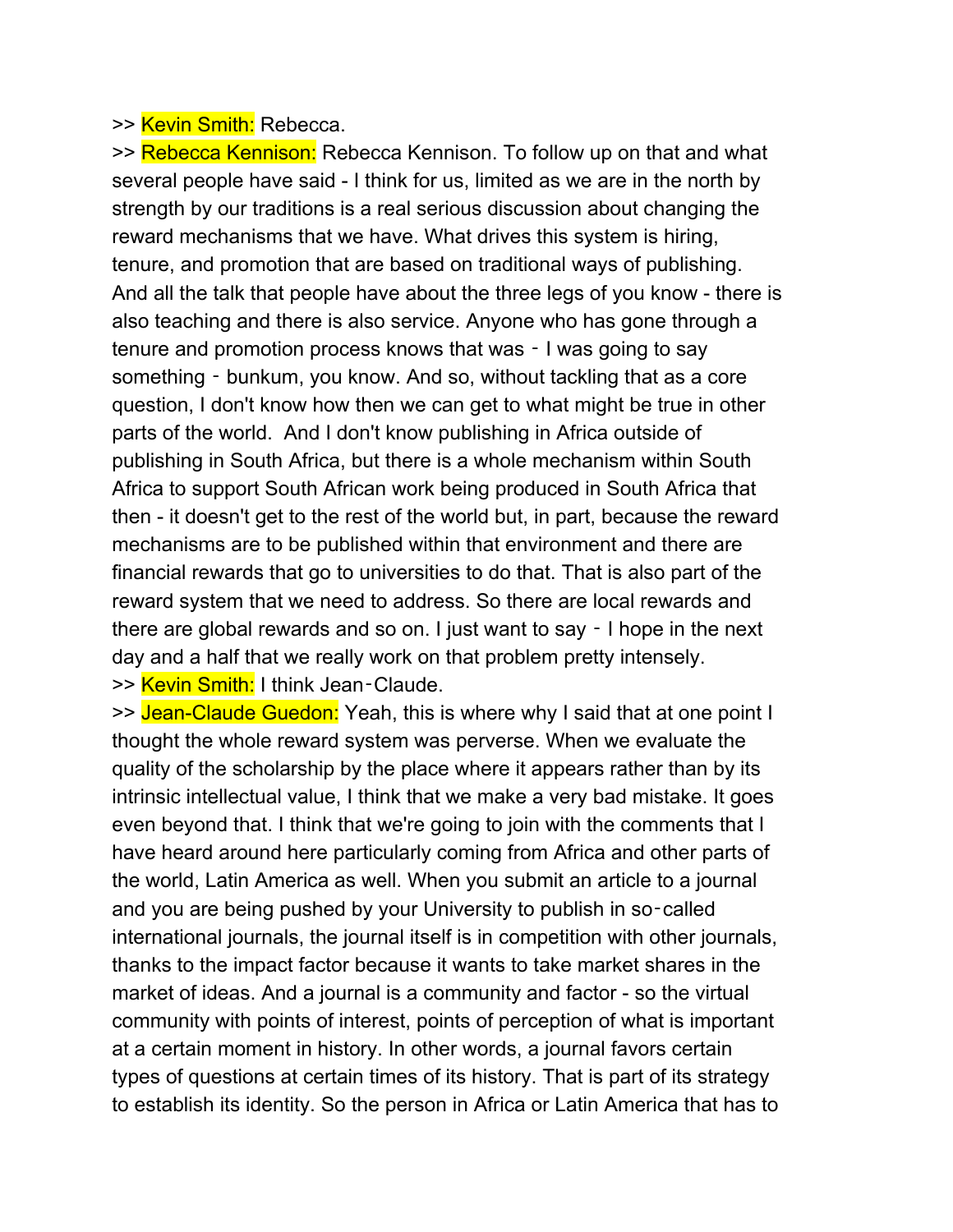publish in an international journal has to submit an article that is going to be of some interest to the journal. That article may be depending on the discipline such that it doesn't matter for the originating country and the scholar. But if it is in some domains that are of no interest to the country, the scholar may then prefer to do the work that will go in the direction of getting into the journal rather than following questions that would be of more direct and immediate interest to his environment and to himself perhaps or herself. So the result is that this competition between journals and the judgment through journals ends up acting like a latent global science policy. I think if you want to begin to think about why there are so many neglected problems and some of them very pressing. I constantly remind people that Zika Virus was identified in 1947. We still don't know anything about it? Why? Ebola - how long did it take and so on? I won't go on forever. The reason why there is this is a selection of which problems are important. Viagra is apparently far more important than Ebola. Just put it this way. We have got to think about the perversion system does. It extracts intellectual power out of relatively poor countries to problems that may not be of interest to those countries and it forces a kind of competition which centrally doesn't help the great conversation of science and scholarship.

>> Kevin Smith: I think we have comments from both Kathleen's. Is that right? And then Heather.

>> Kathleen Fitzpatrick: I want to say a little something more about competition and something that I have been hearing a bit lately that has to do with this question of how we shift the reward structure to really reward the values that we hold and that lead us to desire greater open access rather than the values of that turn us toward competition. There is a long history in the U.S. in particular but in the global north more broadly of rewarding in academic reviews, exclusivity. The more exclusive the journal is or the more exclusive the publisher is, the more highly thought of your work must be. Therefore, this is where promotions come from and the more exclusively published the work of a faculty is, the more highly thought of the work of that faculty generally and therefore the prestige of the institution becomes. This is a major problem. It is a major conflict with the stated values of many of those institutions. Particularly our public institutions which understand themselves as operating in the public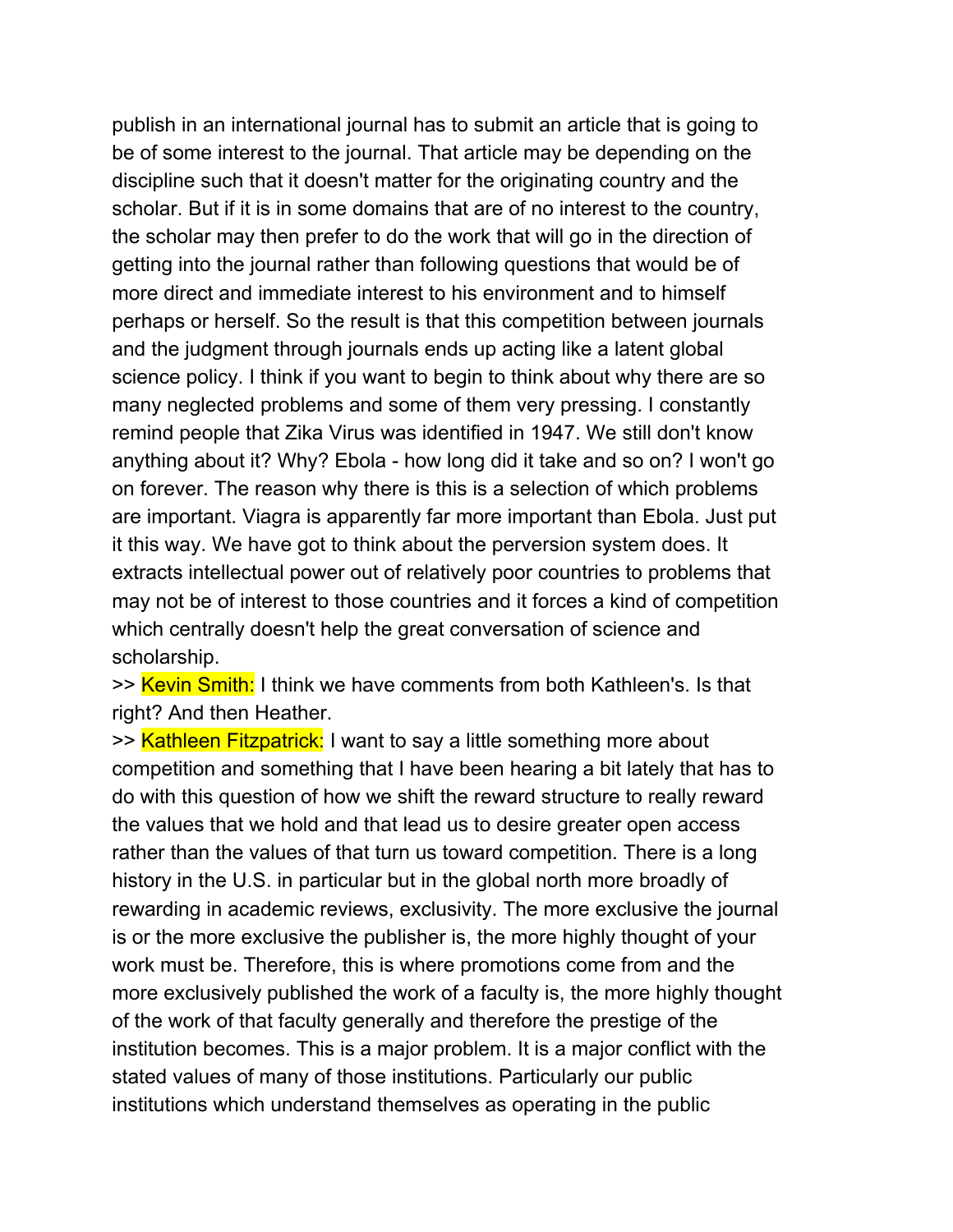service. Of really being there in order to produce knowledge and disseminate it as broadly and openly as possible. We have got to find our way back toward thinking about how all of our processes of publishing, but also of review, of hiring, of rewarding all of the work that we do really instantiate our values rather than instantiate competition. After a great talk with a provost of a large public institution not too long ago who was talking about this particular conflict. The desire on hills institution's part to promote public service as the foundation of what the institution does ‑‑ did. I said well, you know, in your tenure and promotion processes, what would it be to gather the entire faculty, the deans, all of the vice provosts, everyone involved in this process, and say re‑imagine every phase of the review process as if public service were the most important value we hold? How would you shift your understanding of what publication looks like, how would you shift your understanding of teaching and service and the role that they play in this process? And get that conversation going institution-wide and see what kind of policies and processes you might come up with. And his response was that the institution would run the risk of losing its status within the nation more broadly. That is the most dismaying possible response. It is absolutely true and yet until we can get that kind of happening in one institution, we can't get it happening in all of them and it needs to happen in all of them. The institutions need to as well stop thinking competitively with one another about the work that we're all doing because we are all doing it.

>> Kevin Smith: We have a list going here, but Kathleen.

>> Kathleen Shearer: Kathleen Shearer, COAR. I would like to add to what Jean‑Claude was saying and also respond to something that Kathleen said as well. Just going back to Jean-Claude's discussion about how the international journal system skews science policy in southern countries and I think you can see this also in terms of language. It's a big issue because researchers in the developing world who may speak other languages are forced to publish in English and yet the citizens of that country can't even read the research outputs. So it is a really, really pressing issue that we need to resolve. And just going now to Kathleen's comments, around, you know, we need new impact and quality assessment measures. We're reliant on the impact factor. I would like to -- I think our only way forward is to do what John said in his 2 minute talk. We need to start pilot projects,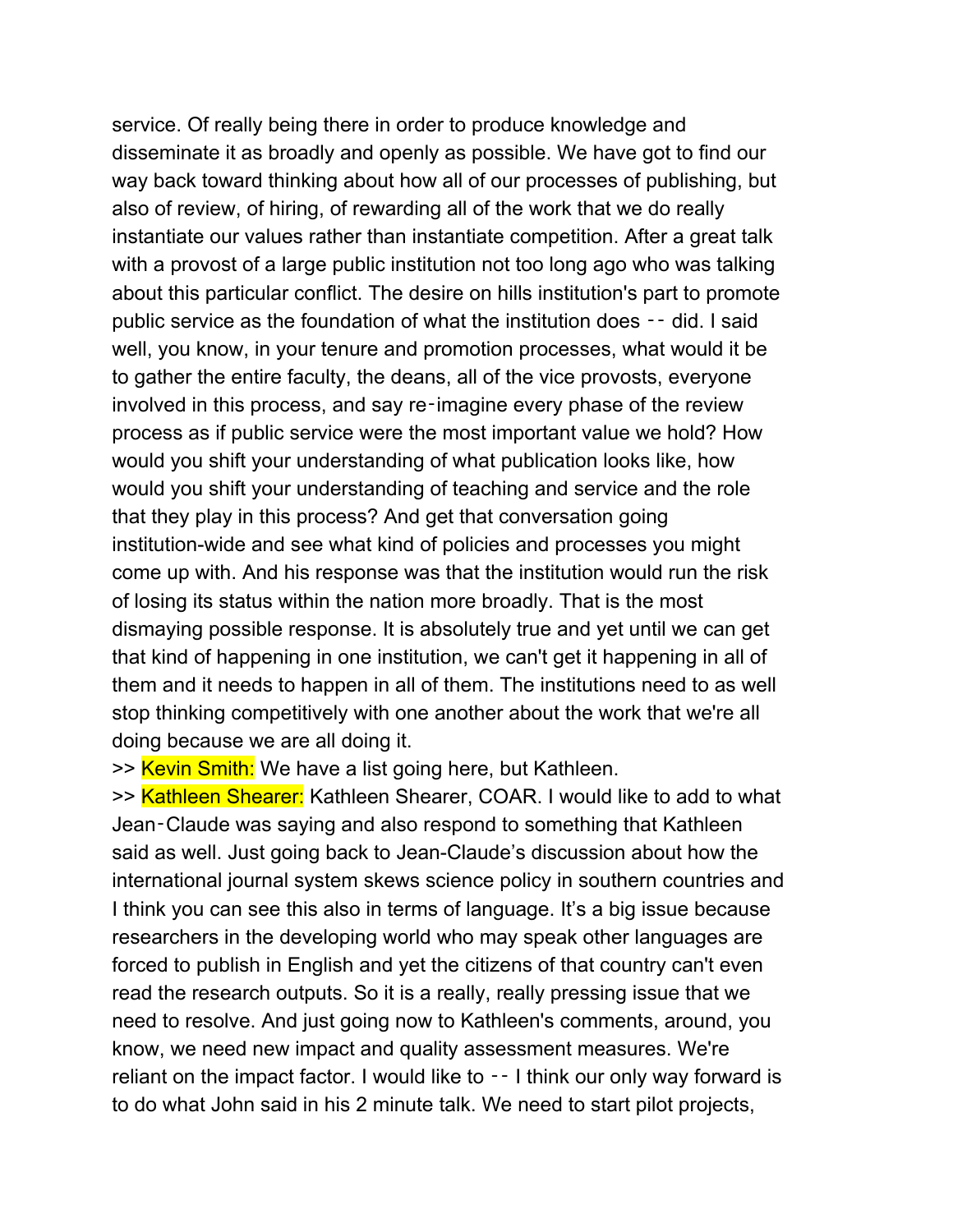we need to start trying new things and see what gains traction to take us out of the situation that we're in now. That's really the only path that I see for going forward. We can talk about this and we have been talking about it for years but nothing has changed. The only way we can really affect change in this area is trying to get some practical pilot projects on the ground.

>> Kevin Smith: I think Heather.

>> Heather Joseph: So I want to build off, I think, what Jean-Claude and Kathleen Fitzpatrick both said, which they both said so much more eloquently than I ever could. But I think this notion of the pressure to publish in certain journals resulting in the pressure to publish on certain topics setting de facto policy is a real problem but, in particular, because it ‑‑ it overlaps with ‑‑ it doesn't intersect right now with the values ‑‑ the core values of institutions. It moves us ‑‑ those two things farther out of alignment. The more we work in the open access space, the more we recognize that we're talking about really wanting to implement policies, procedures, a status quo that realigns these practices with the core values of higher education institutions and research institutions. And we're talking about approaching this alignment primarily from the tenure, promotion, and evaluation perspective, which I think it is really important. But I was reminded by a recently appointed assistant professor that that's only one place where these values are articulated and these values -- you can't be expected to perform your academic activities to this particular set of benchmarks if that is the only time that you're hearing about a particular value. And she encouraged us to think about -- in higher education institutions incorporating the value of openness, of sharing, of equity from the minute a new faculty member comes in in the orientation process. We don't talk about valuing open behavior, sharing data, sharing our outputs: when you come in, when you're onboarded. We don't talk about it to our students when we bring them into our institutions and reinforce that this is the mission of the institution -- of the higher education institution. This is a value that we hold. This what is we expect you to do from the minute you walk on to our campus as a student, as an as employee, as a faculty member. We can't start at the evaluation process. We have to start at the onboarding process to do this realignment of values with our practices.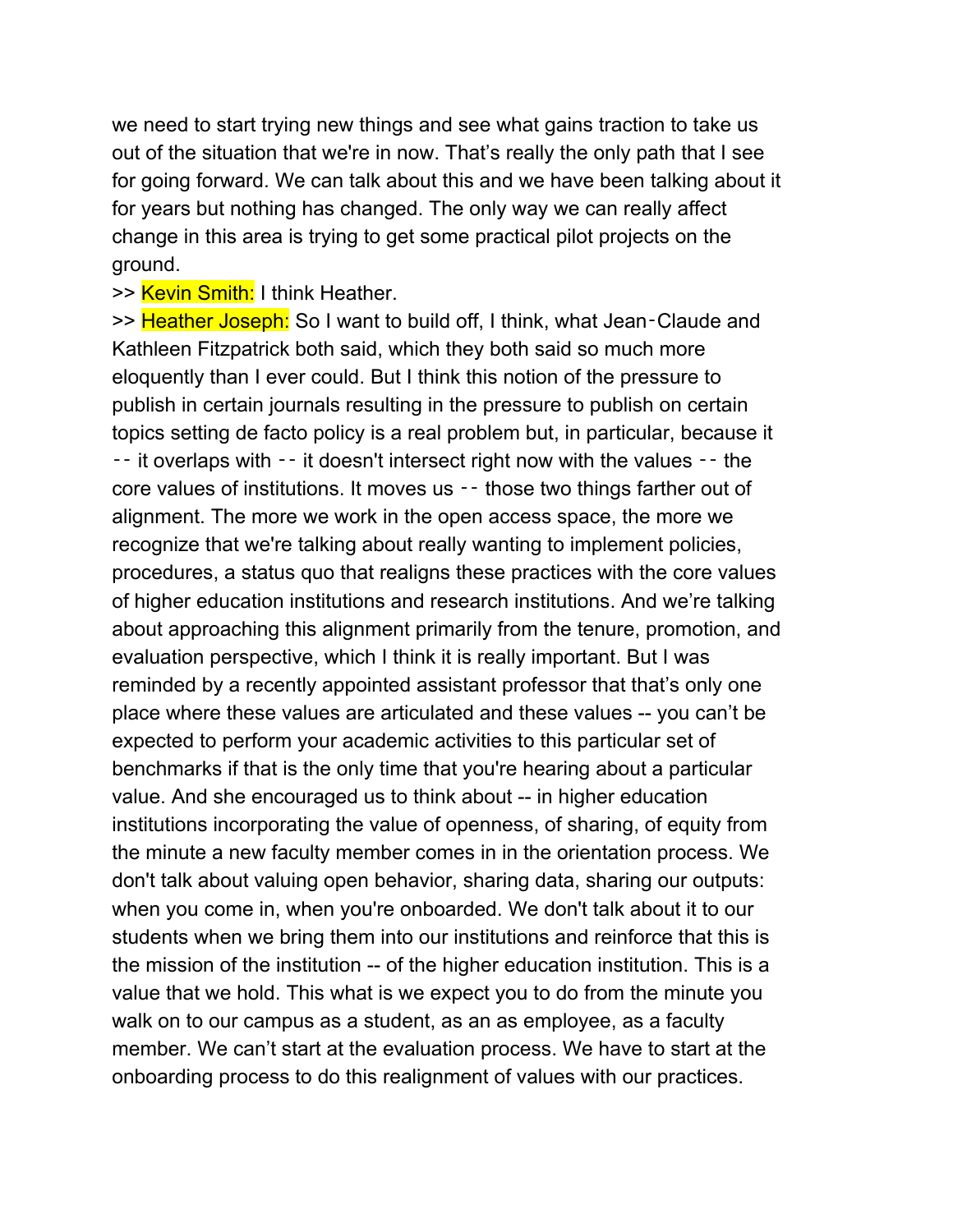>> Kevin Smith: I think we have comments from Ivy and from April. I do want to note that I have a couple of questions from Twitter and that we have one respondent who has not had a chance to speak yet. So, anyway, let's move on. Ivy.

>> Ivy Anderson: Ivy Anderson. I wanted to follow up on Kathleen Fitzpatrick's point, but this also touches on the thread that has gone since. And someone on the public -- the comment page asked if any of the members here at this symposium had been at the OSI 2015 or 16 whatever meeting and some of us, I think, have -- and one of the groups that I was involved with was talking about the theme of tenure and promotion and policy was very present in that meeting of course as well. Some of the stakeholders in those conversations are here in this room but others who are important to that will conversation are not in rooms like this. And I think one of the ways to address that kind of issue is to -- and one of the recommendations that came out of our meetings at that time in that other meeting -- was to initiate a process with some of the major academic associations like AAU, APLU, to ‑‑ and there are some international associations as well in this space -- to convene a discussion around tenure and promotion policies and standards so that it's not an issue within an institution. It's an issue within the practice of that activity within disciplines and across disciplines and I think if you have that kind of cross‑institutional conversation convened by major associations who have convening power for those kinds of conversations both nationally and internationally, that's the place where changes in those kinds of standards can be vetted, can be discussed, and progress can happen. I think that's true also in the issues, Heather, that you were raising as well. It's a different -- the locus of those conversations should be different and they should be convened by organizations that have standing to convene those very particular kind of activities. And we can influence that because we in this room have connections to those groups. But it's not going to happen within groups like this, which is why we have conversations like that over and over again.

### >> Kevin Smith: April.

>> April Hathcock: To piggyback off of what's being said about realigning institutions of higher education with the public service mission -- and then also to sort of think about those of us in privilege. When we have a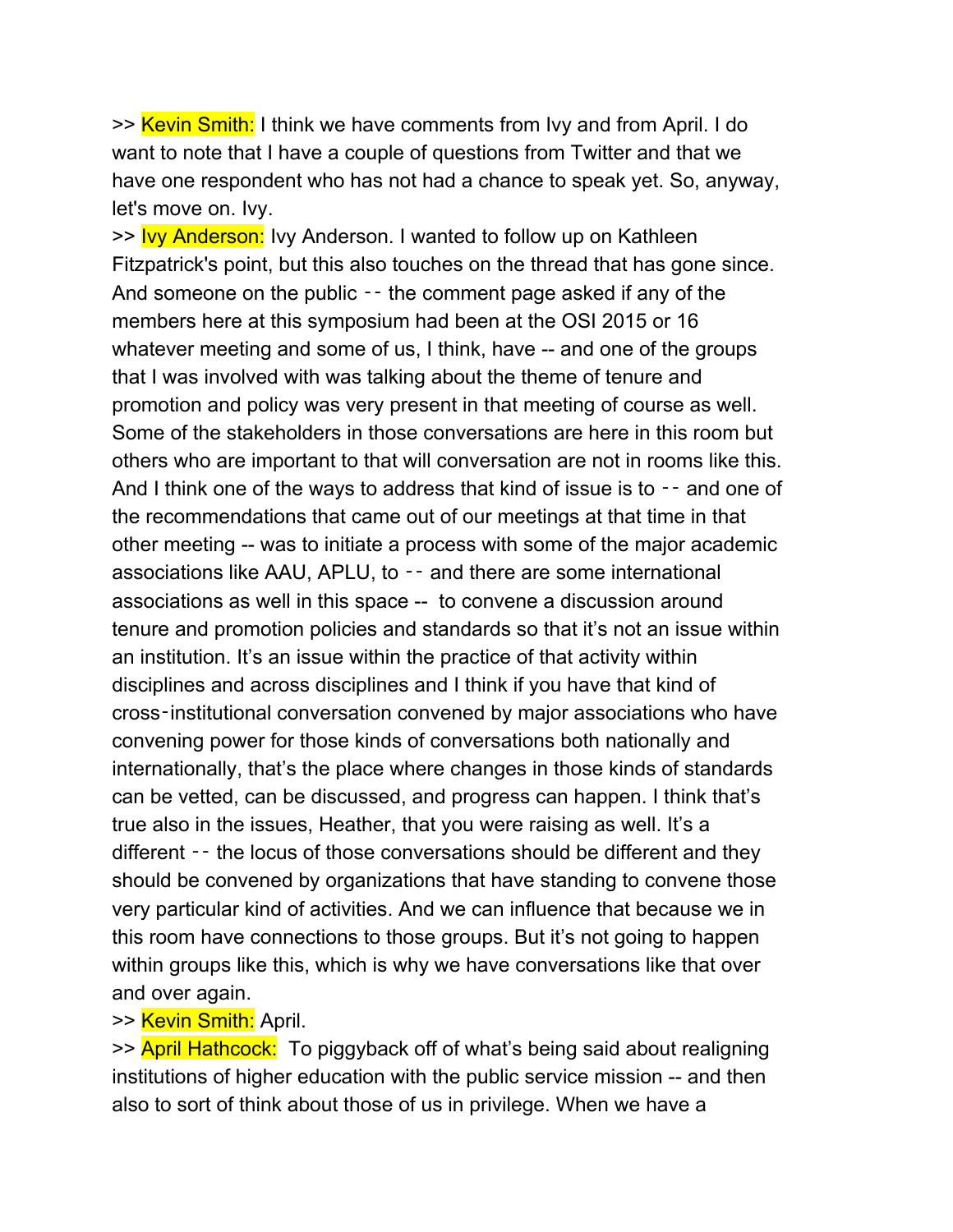problem, it is very easy to assume that that problem is brand new to everyone and when we find a solution we have to come up with the solution. So as I said before, thinking about how open access works in other parts of the world, but also thinking about the fact that, at least in the US, and I know there is an equivalent in other countries -- we have institutions of higher education that are fully committed to their public service mission and that incorporate that into their evaluation. They're called Community Colleges. They do this very well. They've been doing it for a long time. So again, looking outside of our privilege and seeing places where this stuff is already happening and seeing how we can learn from them.

>> Kevin Smith: David Shulenburger. I just introduced you for yourself. >> David Shulenburger: Thank you. I want to second what Ivy said, that the discussion needs to happen beyond the institutional level. And associations are a good place, but I want to emphasize why it needs to happen beyond the institutional level. Faculty members in any institution will respond to the criteria that their University sets up for promotion and tenure, salary increases, but given that promotion tenure isn't secure within your institutions, you have to respond as a young faculty member to the criteria set up by every other institution. So a change within a single institution is good, but until we get change across all institutions, and these conversations beyond -- well, first this library conversation is terribly important. We would not be where we are were it not for this set of people in this institution pushing the issue -- they've forced dull provosts to pay attention to over time and we'll continue to do so.

>> Kevin Smith: Martin and then Williams.

>> Martin Eve: Martin Eve again. I just wanted to raise a genuine question about where we draw the bounds of what we do when we try to achieve open access strategically. Scholarly communications is integrated with every aspect of higher education. It feeds into what is done and why people behave in certain ways and there are many ills throughout that entire structure. So regardless of whether we see the goals of open access as noble and pursuing projects that can fix aspects of that, where do we draw the pragmatic line between acknowledging that some of these social problems are incredibly difficult to fix and engrained in centuries of tradition that where we're not going to undo overnight versus pursuing strategies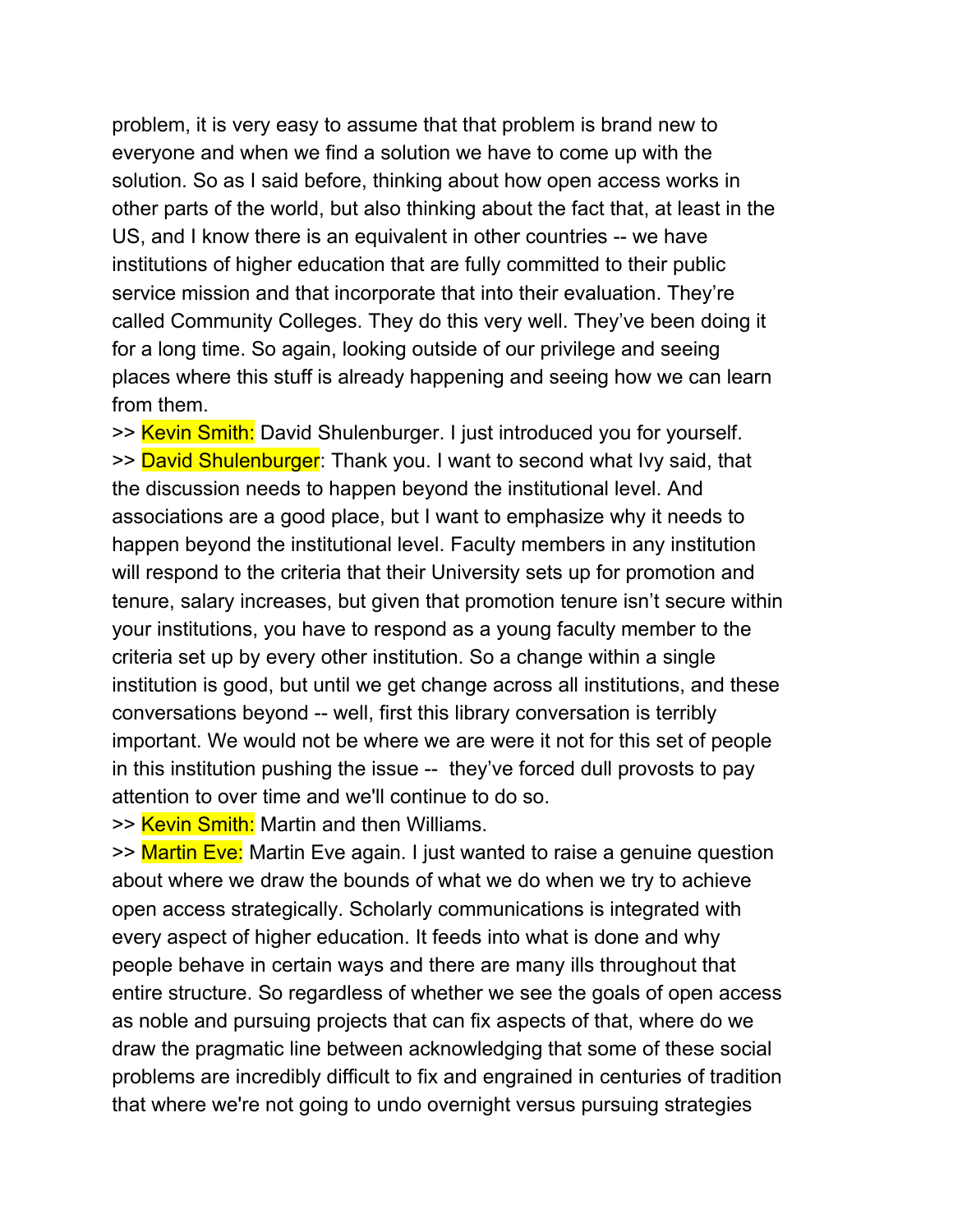that might achieve open access to research work. And how do we balance that as an ethical demand on our practice in the everyday compromise that is politics and scholarly communications.

>> Kevin Smith: Thank you. Williams.

>> Williams Nwagwu: I think this is a very interesting discussion we're having because if you have observed that while there is a discussion on how to put down the traditional journal, the medium of journal is rising in Africa and Latin America. And why is it so? You see, the traditional printing approach to publishing didn't really flourish in this area. For instance, publishing really didn't flourish in Africa where you have big publishing companies and so on. And people are finding it easier to use the open access model to publish. I wonder how we can balance between that. I just want to do some [indecipherable] - sometimes we say international journal. We have had that here. And I wonder what it means? It took me 32 hours from when I entered the airplane until I got here, I'm international. So is the knowledge I produce. If you say international whose face, whose narrative, whose conversation, whose idea? I mean, the world is not a monolithic cosmology -- the world has several cosmologies which we can only come to realize their usefulness if we open up to the world. I like what is happening in the west where there is some cautiousness now that there should be some inclusiveness, okay. You don't have to deal with refugees this way or that way. Seems to say there is an effort to try to deal with the issues of the past. As far as I'm concerned Africans cannot completely, you know, deal with issues that have to do with colonization. Just like I mentioned before. So we have to deal with some of these issues. What is international. What is standard? I mean, when you say south, south. You're dealing with 70% of population, human population or not. What is standard if it excludes 70% of the world's population. What is standard? What is international? If it comes from just a few people, you know. We as scholars have to start addressing these issues. In fact, the worst problems are becoming very overwhelming to the knowledge we already have. I can give you examples. Already we have so many incurable diseases and you see we are supposed to start looking for solutions from all the knowledge systems. We have to open up and forget this, you know, enclosed type of knowledge system which compels us and constrains us to reason in a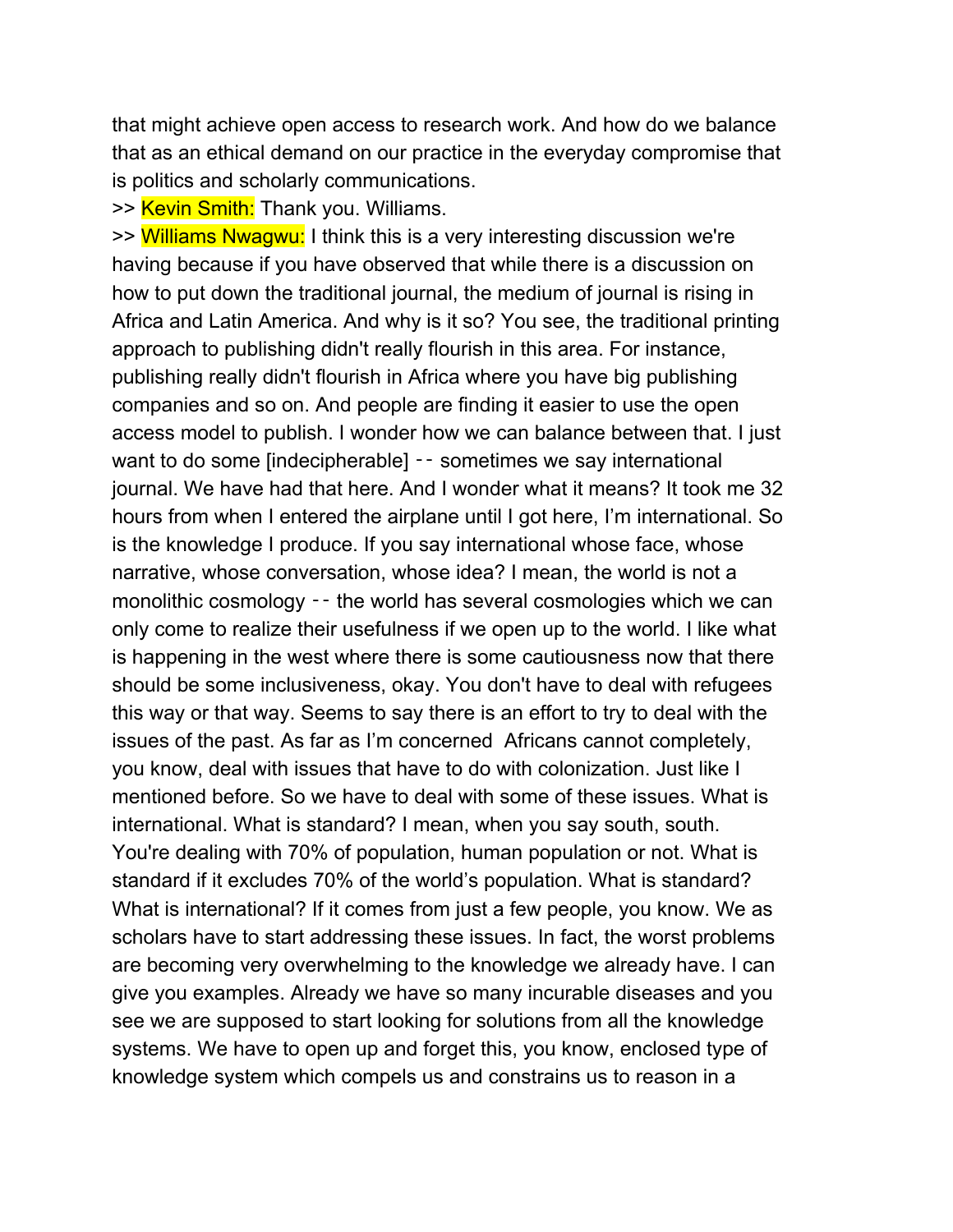certain way. The are other reasoning, you know, typologies. Some of these can contribute in addressing human problems.

>> Kevin Smith: Williams, I want to follow up with what you just said and what you said earlier by sharing with you a comment that was sent to us. It's a comment or question I would like to ask you to react to it. It was sent to us over Twitter. The person wrote, "Do northern scholars need to prove how visible they are in Africa? And why is it different?" By the way, I'll tell you the theme of the Twitter questions I have is all about how people can learn from the experiences in the global south. Would you like to respond to that in regard to visibility?

>> Williams Nwagwu: Anyway, I think I have answered that question, that northern scholars don't struggle to be seen in Africa because the journals, we buy, we beg to subscribe. We go to funding  $-$  funders to have access to the journals. There is no such struggle. It is African scholars, scholars from the developing world generally that beg to be seen elsewhere, which as far as I'm concerned in the open access era means nothing. I don't know what  $-$  I can go and honor that but I have mentioned that before. >> Kevin Smith: Yes, thank you. John.

>> John Willinsky: I appreciate the wealth and richness of knowledge that is being shared about all the different elements of scholarly communication, but I want to make an argument for focus. I want to say that it might be more effective and strategic if we focus on one single thing which is open access. And we say that this is in fact what we're determined to alter and this is within our reach to alter, and all of the other rich and varied elements from impact to visibility to international standards and all of those aspects will be with us and will be something that we can continue to deal with. But unless we come in on this particular element, this one thing that has been within our research and that we have in fact, I think, succeeded at getting to the 50% point. I mean, the research is a little bit questionable in the sense of what counts as a measure and standards. But we have gotten to at least something close to a tipping point. And when you get to that stage when you've had all of the early adopters when you've had all of the breakthroughs, then it takes a very concerted effort to reach the rest of it. That final mile or however you want to frame it. So I would hope that this discussion doesn't limit the range of experience and richness of ‑‑ and wealth of experience that we have here. But at the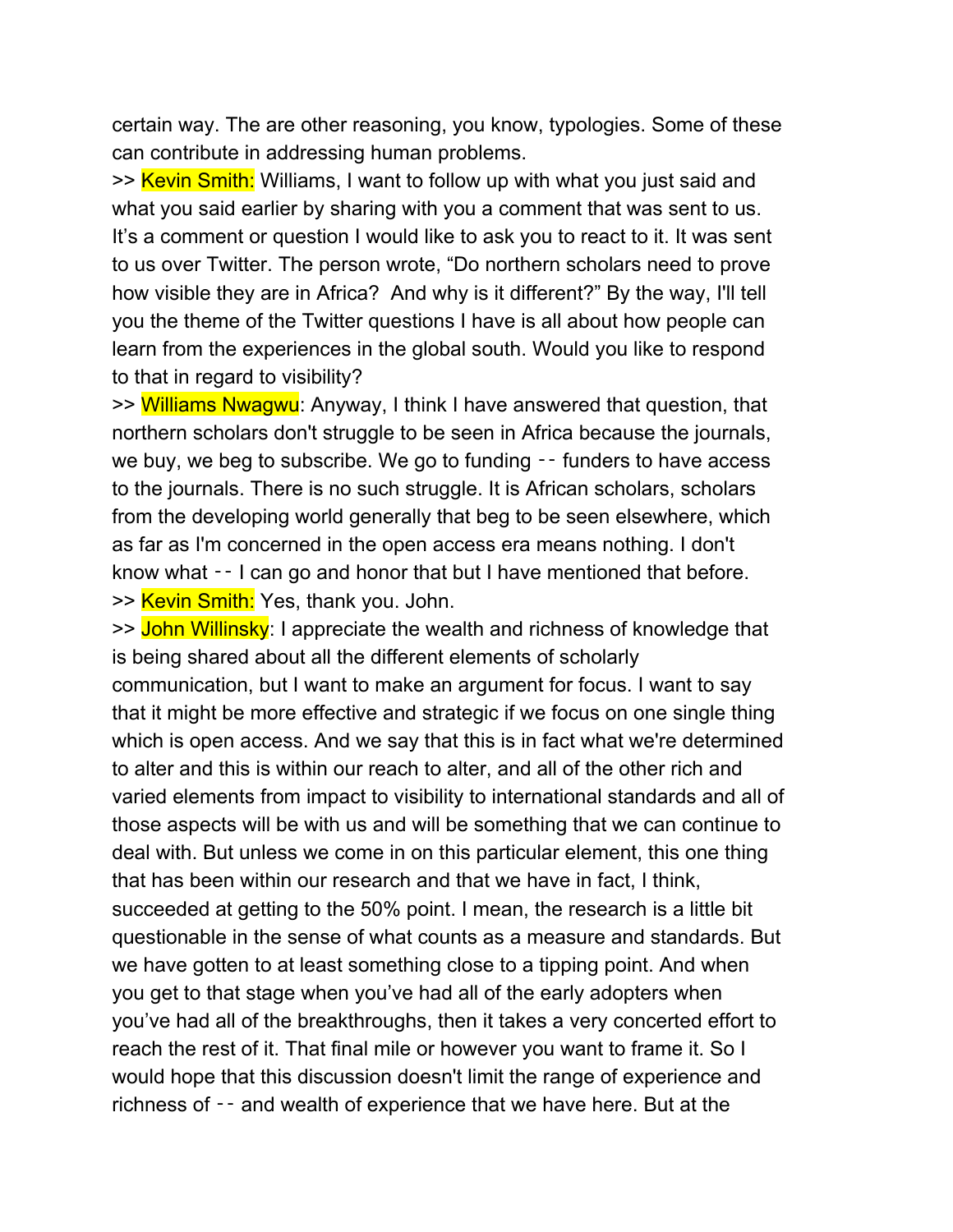same time, we say if there was one thing that we could do, one way in which we could move forward the open access agenda, increase the number of journals or the number of books that are available to the world and visible in that sense then I think we would be more effective than trying to address the full range. I appreciate ‑‑ I just want to add much of our impetus behind open access has to do with these larger issues. By all means. And we are intellectually engaged so we want to understand the historical and international elements. We want to see the contributing factors. But at some point we want to say that it is the open access we want to get now. And that we can't lose that. Thank you.

>> Kevin Smith: Thank you. I think that we have Arianna and Jean-Claude. >> Arianna Becerril: I would like to add something to what Williams had said. One of the successes of open access in Latin America is not only because of the involvement of governments. Governments, as Jean-Claude said, must be involved in the sustainability of science and publishing. However our system, our communication system, has already been affected by the north policies. For example, a researcher is evaluated based on journals indexed in databases that historically exclude Latin-American journals as we know, Web of Science [indecipherable]. A researcher is always struggling to survive permanently. So I totally agree with Ivy that suggests that discussions have to be taken into an institutional level. For example, in both research consults like in Mexico and Columbia. Maybe you have heard about it. To raise the awareness of this problem in terms of the evaluation in Latin America. So it is not a perfect system. It is always being written by the north policies.

>> Kevin Smith: I want to follow up. Thank you for that. One of our Twitter questions was to ask about how the born OA system in Latin America developed. I think that you helped us with that and you wanted to ask the people who are from Latin America if they wanted to make any further comments about that. If you have a comment.

>> Rosario Rogel: How Open Access works in Latin America?

>> Kevin Smith: And how did it develop?

>> Rosario Rogel: Okay. I think as I told you probably in the meeting in North Carolina, the Triangle Scholarly Communication Institute, probably the open access was born in Latin America. In United States or in Europe they put the name, you know. We started to develop this kind of distribution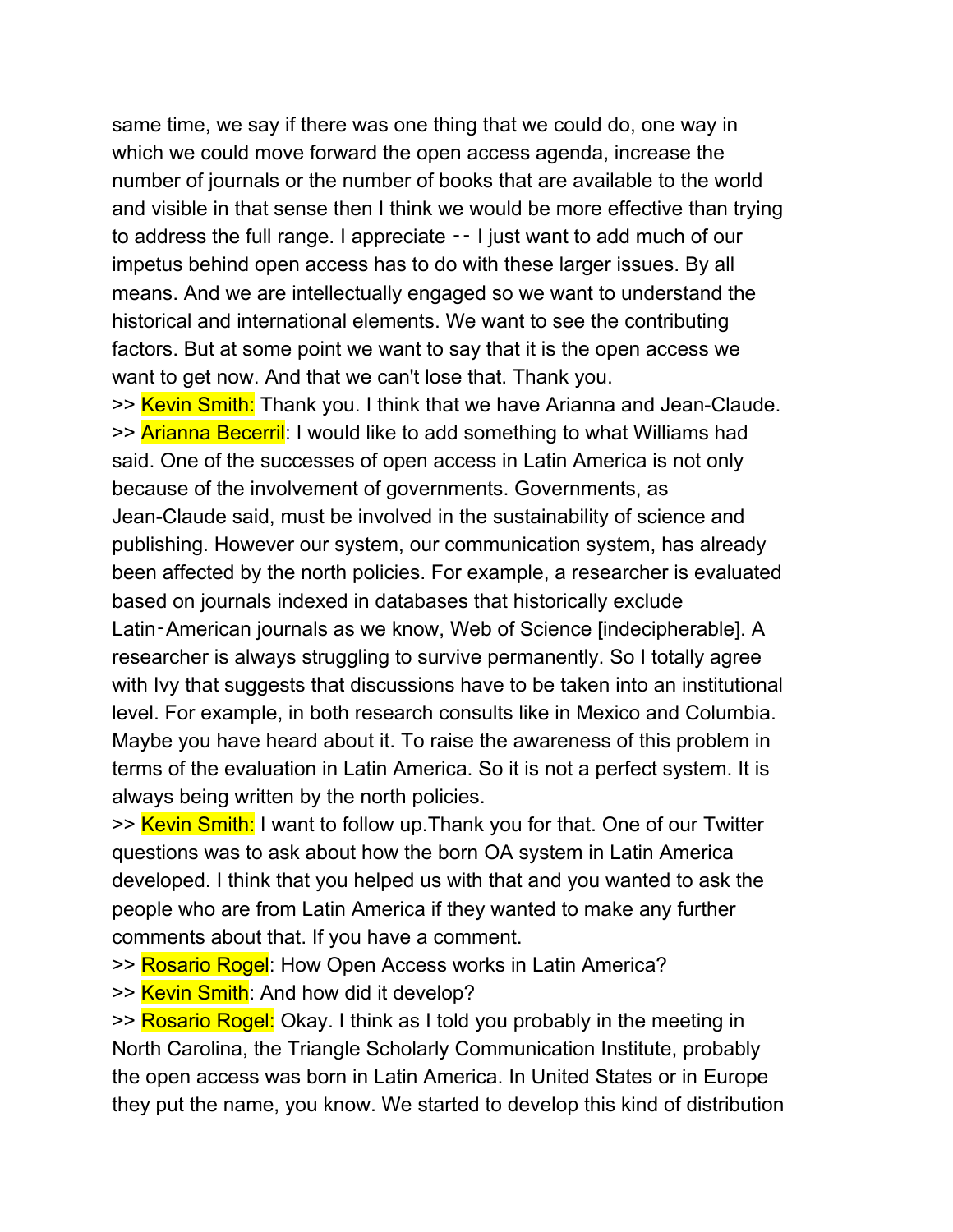since I don't know -- probably almost 20 years ago. At least with CLO - that was the first big project in Latin America that started with that. This is because we in Latin America all the journals mainly are made with a public advance. With public money. Then all of those journals are -- okay. Storage in their –– I don't know. When it was in paper. It was –– it was in storage and when it when it start to develop the Internet they start to get busy. This is because they start to run the open access in Latin America mainly with the CLO project I think. It was the first one that started with this development. Yeah.

>> Kevin Smith: Thank you.

>> David Shulenburger: I wonder if Rosario would add the national laws that have been passed in various countries.

>> Rosario Rogel: Okay. Yeah. In Latin America at least there are three countries that have national laws on open access. The first one was Peru and Argentina and Mexico. And last year, no it was two years ago, these three countries started to develop these federal laws in open access. It's a little bit difficult and it's not exactly the same in each country, but I think this is a big support from the government in order to develop the open access project.

>> Kevin Smith: Thank you. Now Jean-Claude had a comment. I'll come over to Mary Rose. I want to finish. We're very close to our time. I want to finish by asking Raym to make any comments he wants to make and I have one last Twitter question. So I think that's our program. Jean-Claude. >> Jean-Claude Guedon: I just want to go quickly back to Williams's remark about why should I want to be seen in the north. But there is even worse. It is that when you do research project you do a literature search. If you do it in the north and you miss all the literature that exists elsewhere, you're never faulted. Why? Oh, it's too difficult to find. So we really need the indexation, which leads me now to react to John actually. I understand, John, your concern to focus so that we don't disperse ourselves if we want some real, practical results out of this meeting. At the same time, I'm a bit concerned about let's say too spontaneous a vision about open access as if it is unproblematic. We know what it is. The very problem -- I tried to raise it in my 2 minute intervention -- the basic problem is what shape OA do we want? If we end up having OA with \$10,000 articles -- APCs -- this, would be called OA, but to me it is not, it's no longer OA. So you cannot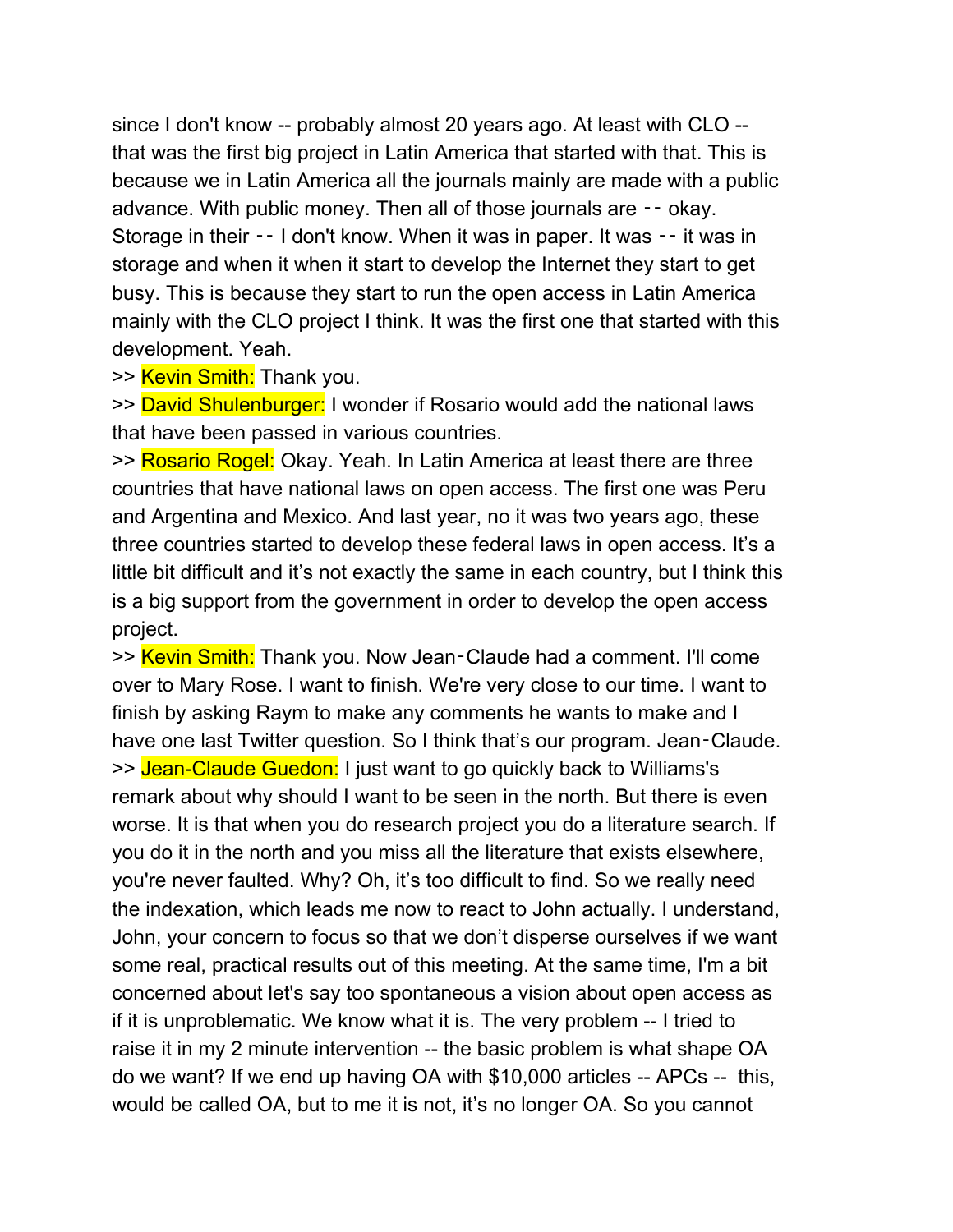escape unhappily. I'm really unhappy for you. But you cannot escape the wider questions which involve visibility, evaluation, and things like that. Universities -- I think David said it very well. One university cannot go it alone. Why? Because universities themselves are caught in a competition system which is now ruled by another absurd system: the rankings, the world rankings, which come out of nowhere and people believe in -- and for whatever reason, because it allows to manage. Rankings are power tools. Beware of those that design them.

>> Kevin Smith: Mary Rose.

>> Mary Rose Muccie: Mary Rose Muccie. I just want to respond to what John said because -- you said we were about 50% there. And I would argue we are nowhere near 50% there when it comes to books. I think that there are far more questions than answers. I think that's around, hiring, tenure and promotion. I think that's a disciplinary issue, especially when you're talking about the humanities and qualitative social sciences. I think that we don't have a real understanding of what it is we  $-$  of the publishing process around books that we want to fund and what we don't want to fund. I think we have not decided fully what we want the impact to be. Authors of books write to be read. They write to have an impact on their field. They want to shape their field. I can speak for my press that that is our mission. That we want to publish field-shaking, ground-breaking scholarship. Is that what we want to fund? I hope so. But how are we going to do that and who will do that? I think those questions, the fundamental questions that are starting to be answered and John is right: they're starting to be answered when it comes to journals are still wide open when it comes to books.

>> Kevin Smith: Thank you. Raym was our last respondent and we've waited a very long time. We have about five more minutes before we're going to have two official sort of closing remarks. But, Raym, I wanted to give you a chance to challenge us, pose a question, make a comment. >> Raym Crow: Okay. Well, what I'd like to do is address the issue of global equity but focusing on the economic viability of the models -- Martin and John and Mike and Kathleen talked about specific projects that all have collective…

>> Kevin Smith: Could you hold your mic up? Thank you.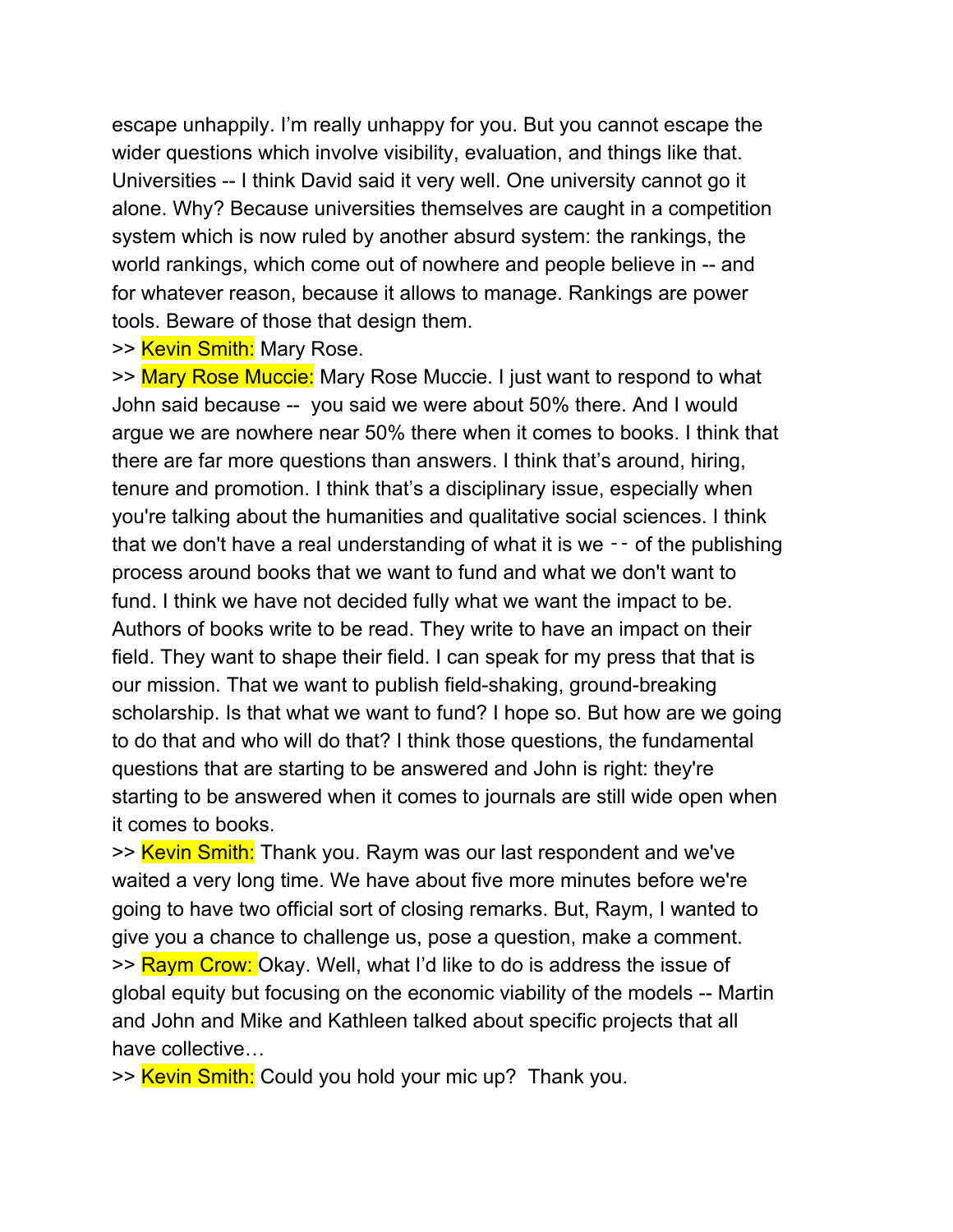>> Raym Crow: ...All have collective funding models. And those kinds of models as alternatives to market models align very well with the ethos of the academy and of academic libraries, but we haven't had the traction that we might otherwise expect given that alignment. I think one of the things that we need to do is make sure as we design these kinds of systems-- that we look globally, that we -- makes sense to focus some of them on a particular geographic region perhaps but over time that we build a network system that ‑‑ where we test attitudes towards reciprocity and perceived fairness. Again, in each individual region so that we can assemble a well-designed collective network that we can then leverage to the fund, open model, open resources.

>> Kevin Smith: Thank you. Do we have responses to that? I know there are still some panelists who haven't spoken, if somebody wants to make a comment; otherwise, I have a Twitter question here. Well, I will pose the Twitter question then, which is kind of a big one and we'll see if you want to respond -- Heather, did you have a remark?

>> Heather Joseph: Listening to the Twitter question.

>> Kevin Smith: The Twitter question is this: how does the -- I will say the apparent rise or surge of nationalism in the United States, in the context, I think the question is, of our recent election, impact the evolution of open access? Do you all see a political impact on open access both in the U.S. and in the movement to support a more global system? I knew I could count on you, Martin.

>> Martin Eve: Just one comment. Martin Eve again. Open access in the U.K. had its moment of this a short while back when an adviser to government suggested implementing a national open access policy that would mean that anybody in the U.K. could read work that was published there and call that good enough. I think that is a serious threat to what we want to see in scholarly communications. That was where I think this balance I spoke of earlier between pragmatics and idealism was taken far too far down the pragmatics line. He thought that this was something that could be achieved and that would allow a lot more people to read but it compromised gravely on the global reach of research and the fact that we're global ecosystem. So that's just one example I think we're going to see a lot more of it, especially if we use arguments about taxpayer research being open access. Because, well, we'll just give it to the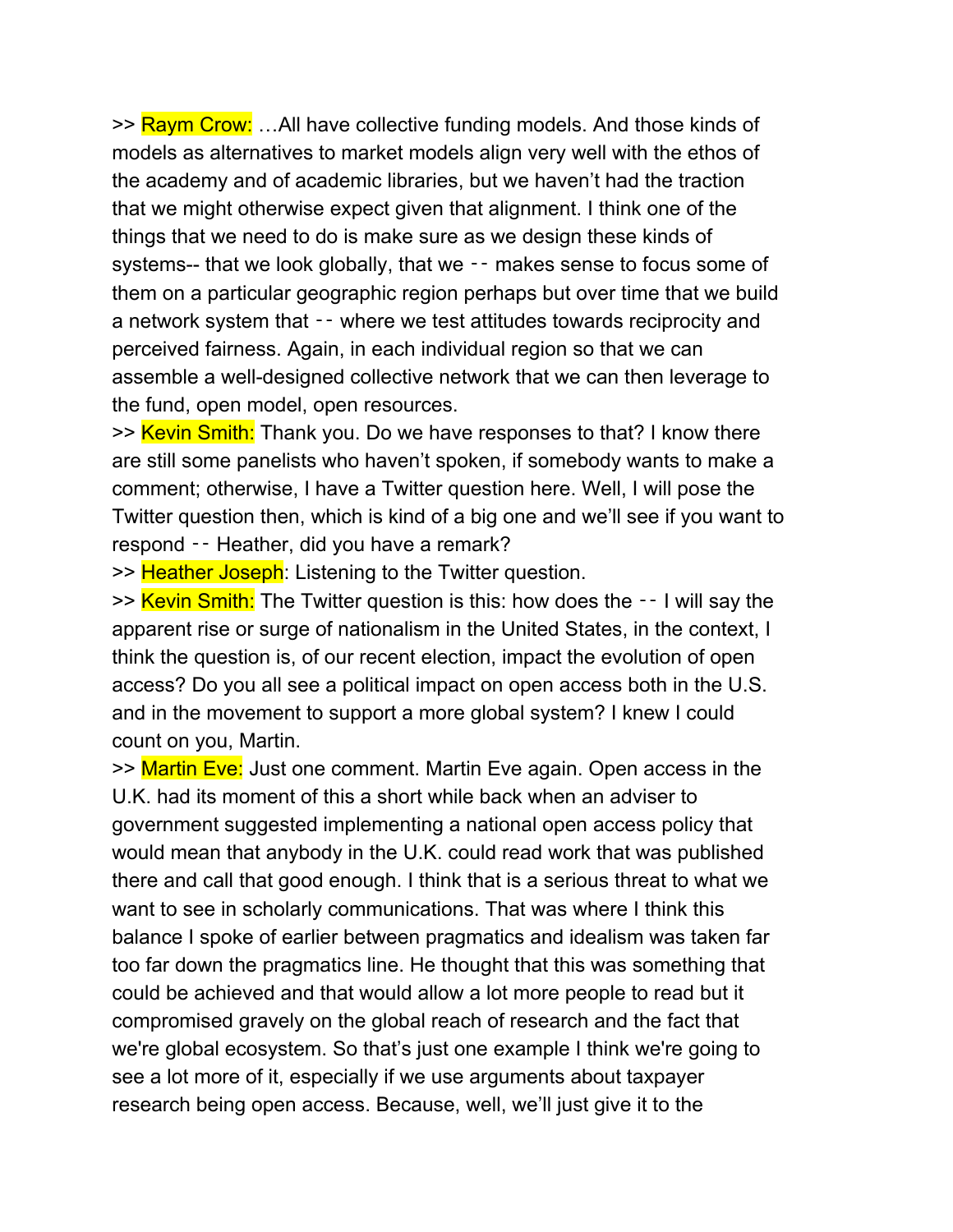taxpayers of our country then, would be what comes as a result of that. I think when you think carefully about the rhetorics we use and how that is going to be appropriated by government policies that are increasingly nationalistic and inward looking.

#### >> Kevin Smith: John.

>> John Willinsky: I think that is an excellent question from Twitter and what a good use of Twitter for a change in terms of the political climate. I think there are serious threats to the United States around the results of the current election and president elect Trump's position. Everything on free trade which what is we're talking about in a sense around intellectual property and the work we do as scholars to many White House initiatives in the area of open access. I think what we'll see is a greater impact of publisher lobbyists and probably in areas like extensions of the embargo. I think that we have to be prepared to articulate what it is that we have achieved up to this point and where the public value is in terms of the return on the investment in research and that we have to make it as it were visible on a global scale the contribution that the United States is making and that other countries are making. Because the spread of nationalism is entirely contrary to the spirit of scholarly communication and I think the way that we need to address it is on similar terms of the value proposition, the return on investment. Forgive me for the crassness of it, but I think there are good cases to be made. And my focus on open access as a particular goal as opposed to the larger, broader range of issues that are being raised here is a sense in which it is so clearly communicable. That is that we can talk very clearly about what we are pressing for in terms of its public value. To people's physicians, to their teachers, to their lawyers, their policy makers -- and we can make a case that says in fact this needs to be defended and extended in a way that I think it will come under political attack with the current regime. Thank you.

>> Kevin Smith: Heather.

>> Heather Joseph: I agree, John, with the bulk of what you've said. I believe that the threats are probably very real, very imminent, and very deep to existing White House initiatives and directives. It is highly likely that we'll see some deep and quick pressure on those types of initiatives. I think it's important for us to also recognize that the issue of open and open access in the United States has traditionally been a bipartisan supported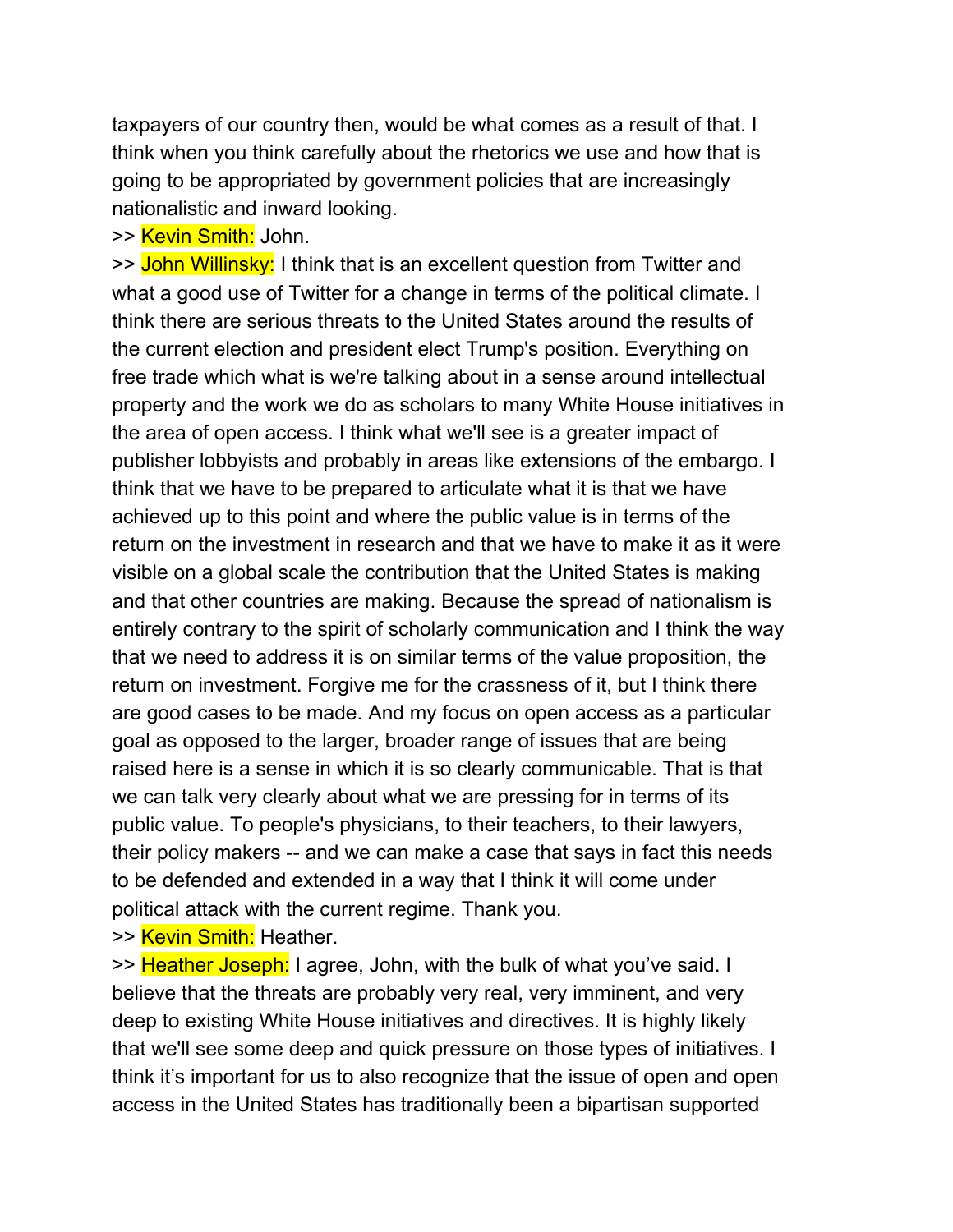issue. This is a non‑traditional administration coming in, an atypical administration coming in so we don't really know exactly how things will go. And I certainly am kind of forcing myself to say that there are also opportunities with any new change of administration. But here I do think that there are opportunities and you started to articulate the notion of how we approach and how we frame the narrative about the benefits of opening up access to and continuing to open access to information in the U.S. - and certainly the return on investment narrative is very important. I do think, Martin, your example of the danger of talking too much about taxpayer access is certainly a cautionary tale but I do think we have to think about the kind of narrative that will resonate with the type of policy makers that we have in office. I would say that we're going to see more discussion in the U.S. of taxpayers given the emphasis of this particular incoming administration versus the current administration. There are definitely dangers of overstating the dangers of sharing and I think this is where we as a community are going to need to think long and hard and work together about being able to build the right responses to why sharing information, sharing data, sharing research, sharing educational materials, strengthens us individually as a nation and collectively also a society versus weakening us when we give things away. And that is something that again as we think individually about our projects and the work that we're doing, if we could develop a strong common language on how we communicate about this I think that we'll be able to weather the ‑‑ weather any storms that might be in our port.

>> Kevin Smith: I hope you're right. We have two people who are going to do summations for us. As good as this conversation has been I think that we need to cut it off. I did see, Charlotte, that you had your hand up and I would like to give you the last word.

>> Charlotte Roh: I want to say -- sort of push back against, I think John's point, that nationalism is contrary to the idea of open access. That goes back to my original statement that we have historical structures in place. As Martin mentioned, what can arise in this kind of environment is that open access then becomes a tool for nationalism as academic publishing has historically been a tool for nationalism in many places and still now. So I think that is something that we need to consider, that open access can be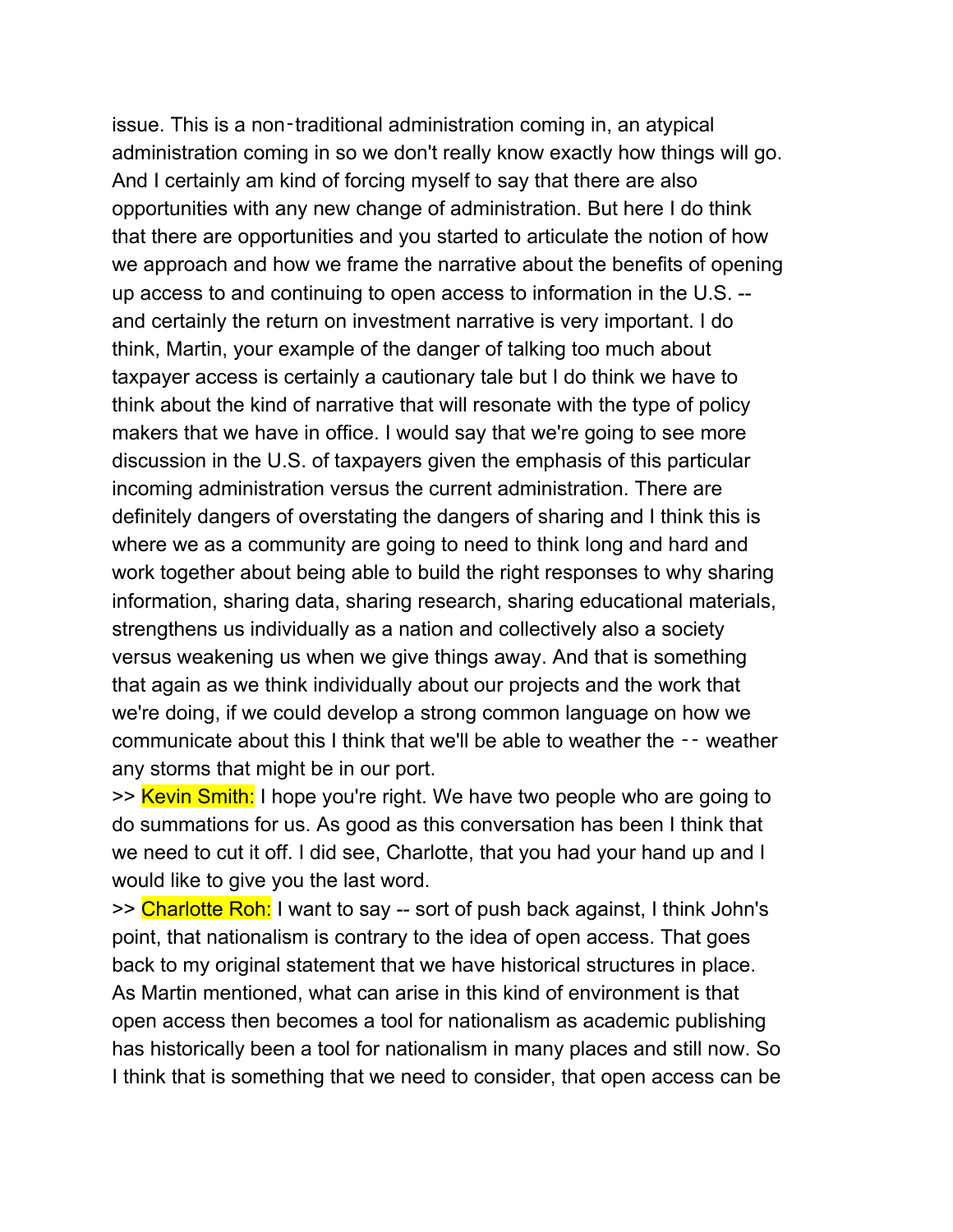‑‑ has already been and can be co-opted to push forth certain nationalist agendas.

>> Kevin Smith: On that rather cautionary note, I think we'll invite our two respondents, Bob and April, I believe, are the two who get the, I guess I'll say enviable, chance to sum this up because there has been so much richness here. Please would you come up to the front. Maybe the best thing is for them to share the lapel mic or I'll give up the lapel mic that I have on now.

>> Bob Kieft: We agreed that April would speak first.

>> April Hathcock: What a great conversation. And I'm really excited to be here. I think what I want to do in place of  $-$  and maybe this is a part of a summation but rather than try to give a summary of what we discussed, I think I want to talk a little bit about where I ‑‑ you know, sitting on the side, where I see us going with this conversation. One thing that I think I have to say in full disclosure is I'm not someone who is afraid of conflict. And I'm not someone who is afraid of questioning things. And I'm not someone who is afraid of walking back and forth between the line of pragmatism and idealism. I'm not afraid of being unfocused. I'm not afraid of engaging the big problems. And I would encourage all of you to consider not being afraid of those things either, because I think that too often in these conversations we tend to opt for the more  $-$  we use a lot of words like universal and global and international and common and we don't define them. We decide, you know, everyone agrees on this or I think that we all agree on that. And we've heard that in here already. And the fact is not everyone agrees on this. We don't all agree on that. Even in this room we don't all agree on what the benefits are of OA or what exactly OA is or how we think that it should operate. And I don't think that is a set-back. I think that is actually an opportunity. I think that is actually a plus for us. So rather than trying to avoid those differences, rather than trying to avoid those sticky place where we don't all agree, I think that we should take this time to engage them. Too often when we have these conversations, we don't engage them and we end up coming out with a narrative that is dominated by the people who think that we all agree. And then there is silence from the people who realize that we don't all agree. So I would definitely encourage us in these conversations to engage on those places where we differ because I think that is where we move forward. That is where we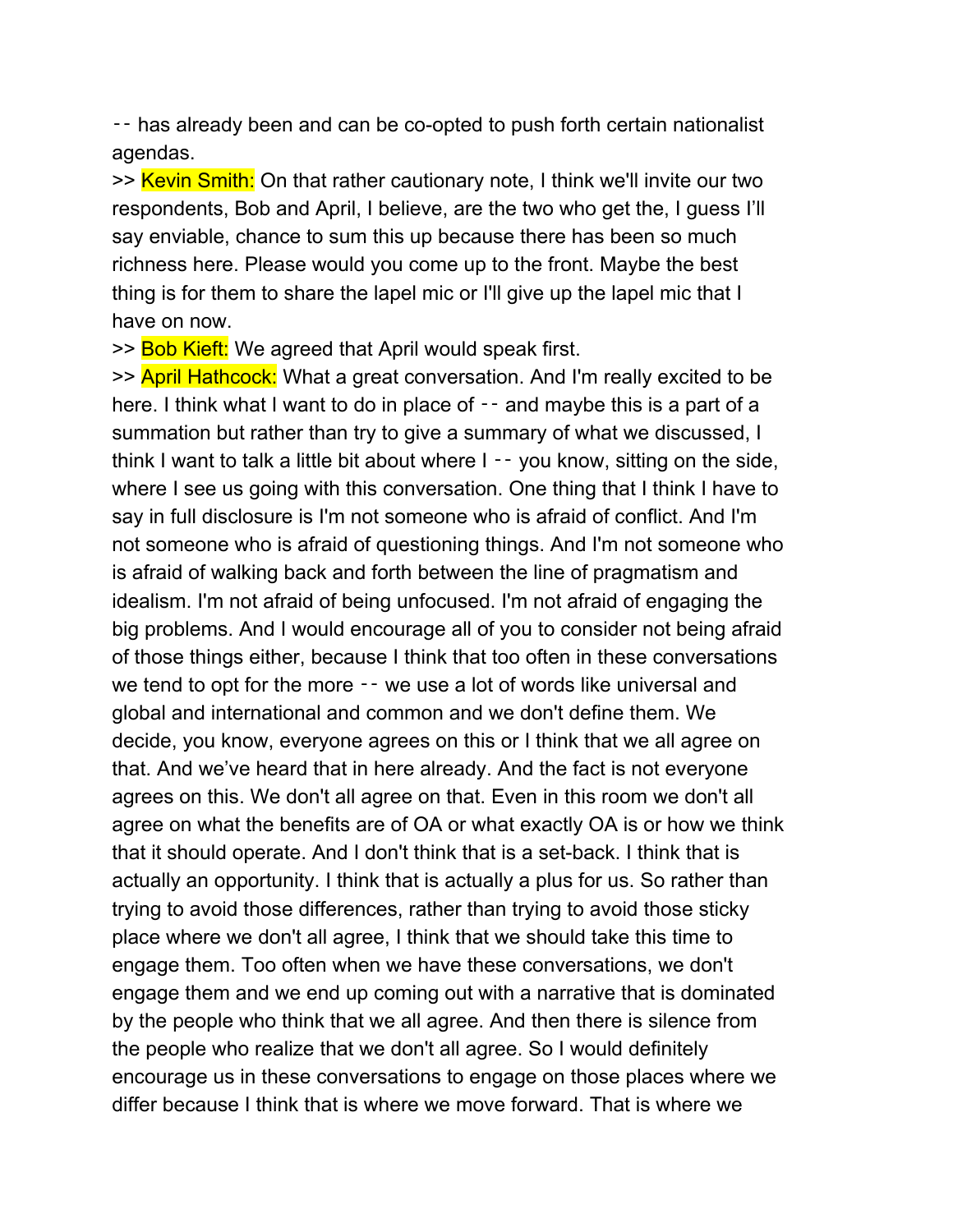make a real difference. That is where we make a real change. And in that spirit I would kind of like to kind of shift sort of the title of what we're doing. I don't think of this, based on the conversation we've had so far, as envisioning a world beyond ABCs/BPCs, but this is really we're talking about envisioning a North American/European/Western/mainstream scholarly world beyond APCs and BPCs -- because as has already been demonstrated, there are places where they've moved beyond APCs/BPCs; in fact, they've never engaged with that to begin with -- and we need to acknowledge that. What we're here to solve is not a global problem. It's a problem in Northern America, it's a problem in Western European, it's a problem in the Western world. It is a problem, but it's not a global problem. Everyone in this room, it's not everyone's problem. Even if we are looking to everyone in this room to help solve the problem, let's go ahead and own what is our problem and what's not our problem and let's be very careful about the definitions we make. Let's be careful about the words we use. Making –– being certain and being careful about the fact that not everyone agrees and not everyone is coming from the same place and not everyone is in the same place. But we can use that and move forward together from where we are.

>> Bob Kieft: Well, I was going to do a more traditional -- perform a more traditional attempt at highlighting aspects of our discussion. I think, however, Heather has posed — April, excuse me, has posed a set of questions that are more interesting and productive than the list of highlights that I was going to suggest. So heed what she says. >> April Hathcock: Is it lunchtime? I have been up forever today. >> Kevin Smith: Yes, it is lunchtime, April. It is almost lunchtime. All that remains is for me to say thank you. This has been an astonishingly rich conversation. You have challenged us. You have lived up to the expectations that Ada especially set when she began to think about this. I think it is really important that we thank Ada and Josh and Sean from our scholarly communications department for the incredible hard work that they put into this. We have about a dozen other librarians that I'm not going to name who have been working behind-the-scenes. I want to make sure that they get acknowledged but mostly thank you all so much who took part and all of you who took part around the world. We appreciate your Twitter comments. We appreciate your contributions to the Google doc. I